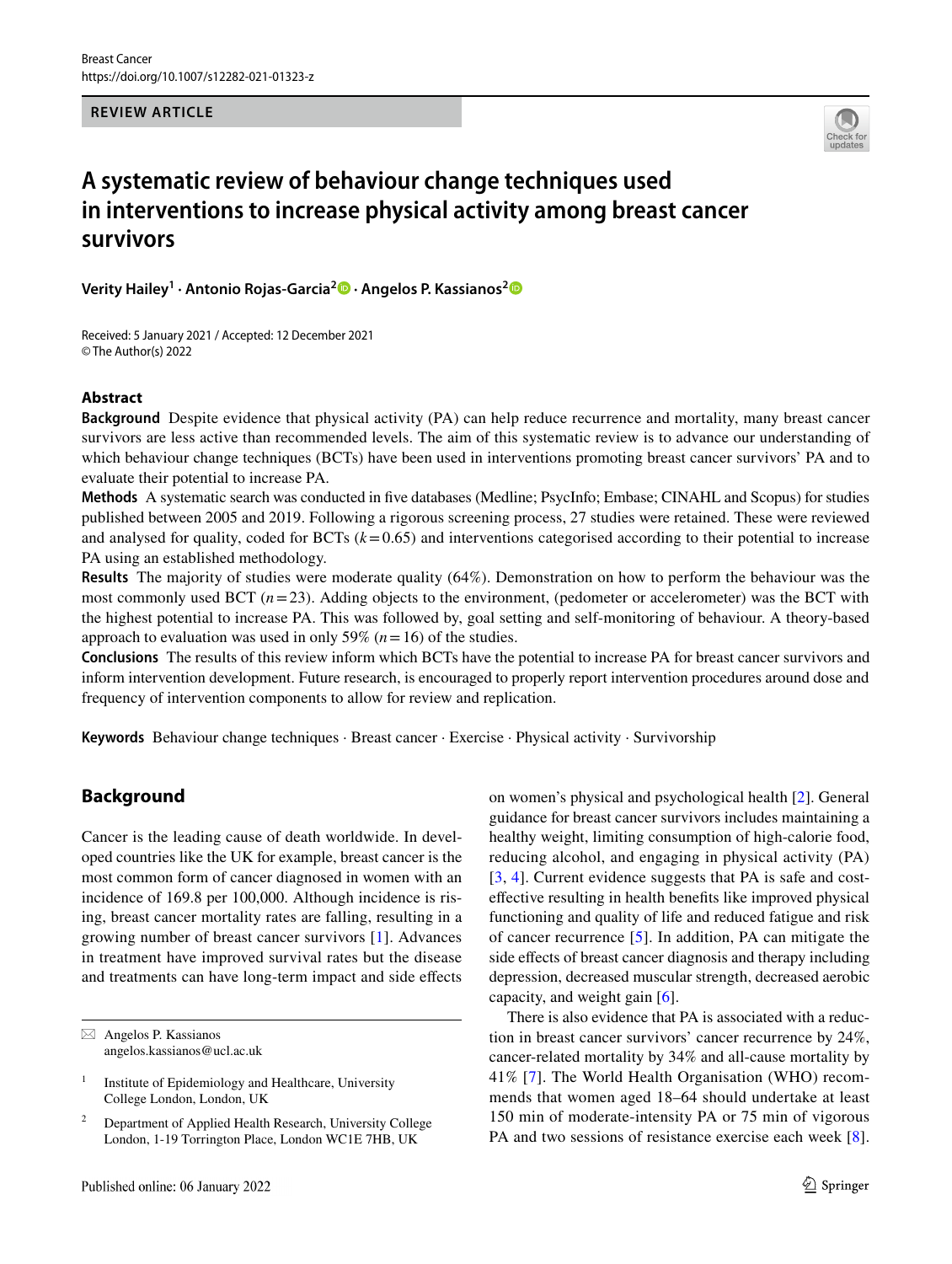Women who meet these guidelines also have improved psychosocial outcomes, specifcally less fatigue and better quality of life when they are active over sustained periods of time [[9\]](#page-13-8).

Despite the evidence, many breast cancer survivors do not adhere to recommendations and their levels of PA are often worse than before diagnosis [[5,](#page-13-4) [10](#page-13-9)]. Studies have looked at various ways of increasing rates of PA in this population, however, evidence suggests that although PA levels may increase, they subsequently fall back to baseline levels after the intervention [\[11](#page-14-0), [12\]](#page-14-1). Therefore, there is a need to further understand which aspects or components of interventions are efective to increase PA.

Behaviour change interventions involve a number of interacting components making them complex, and therefore difficult to identify which part of the intervention is both active and efective. Recently a classifcation system on behaviour change techniques (BCTs) was developed with international consensus that aims to identify the active components of interventions [\[13](#page-14-2), [14](#page-14-3)]. The BCTs constitute components that are used in behavioural interventions to optimise behaviour change and has been shown to improve intervention specifcations in published reports and enable replication, evidence synthesis and implementation of PA programmes [\[15](#page-14-4)].

There is general agreement that a range of interventions can be efective in promoting modest increase in PA [\[2,](#page-13-1) [16](#page-14-5)–[18](#page-14-6)]. There is a systematic review of PA interventions for prostate cancer survivors [\[19\]](#page-14-7) but breast cancer survivors have a diferent demographic profle in that they are mostly female, younger and generally diagnosed at an earlier stage [[2](#page-13-1)]. A previous meta-analysis [\[20\]](#page-14-8) of behaviour change interventions targeting PA among breast cancer survivors concentrated on the setting, frequency, level of supervision and mode of intervention whilst the components of the interventions were not identifed or categorised for efectiveness. It was noted that further investigation into the components of the intervention and the type of behavioural theory used will be useful. A review looking specifcally at BCTs and their efectiveness in breast cancer is needed to inform on the type of intervention components available, future intervention development for PA change and maintenance [\[21\]](#page-14-9).

The aim of this systematic review is to advance our understanding of which BCTs have been used specifically with breast cancer survivors and to evaluate their potential to increase PA levels. This is done by systematically reviewing the literature and exploring the effectiveness of BCTs by calculating a promise ratio [[20\]](#page-14-8) according to their potential to increase PA among breast cancer survivors.

# **Materials and methods**

The review was undertaken following the Preferred Reporting Items for Systematic Reviews and Meta-Analysis (PRISMA) guidelines [[22](#page-14-10)] and pre-registered with PROSPERO (reference: CRD42019161188).

### **Search strategy**

Five databases were searched: Medline; PsycInfo; Embase; CINAHL and Scopus. Timeframe was limited to the last 15 years (2005–2019) due to multiple systematic reviews of PA behaviour change in cancer survivors reporting no studies prior to 2005  $[2, 16-18]$  $[2, 16-18]$  $[2, 16-18]$  $[2, 16-18]$  $[2, 16-18]$ . The search terms were developed in Medline and adapted for use in the other databases and were developed from key concepts including: breast cancer, breast neoplasm, cancer survivor, exercise, physical activity, motor activity and randomised controlled trials. A detailed listing of search terms is available in Appendix 1.

### **Study selection**

Study selection was undertaken in two stages, (a) title and abstract screening for relevance and suitability and then (b) full text screening. The inclusion criteria for the studies were structured according to the PICO model: the population (women diagnosed with breast cancer who had completed treatment, except hormonal therapy within the past 5 years); the intervention (supervised or unsupervised PA, exercise, use and type of theory used,); the comparison (usual care or 'waiting list' control); and the outcome (a direct measure of PA).

Included studies could be randomized controlled trials (RCTs) or quasi-experimental studies with a comparison group. Cross sectional or qualitative studies were excluded. All eligible studies available in English language and published in peer reviewed journals were eligible to be included. Studies were excluded when the studies included other types of cancer where the results were reported as a mixed cancer cohort and when the intervention was reported in insufficient detail to code the BCTs. A second reviewer screened 10% of the results at both stages and discrepancies were resolved by discussion with a third reviewer.

### **Data extraction**

Data were extracted in four categories; study (author and year), population (sample size, age, ethnicity, education level), intervention (type, duration and theory) and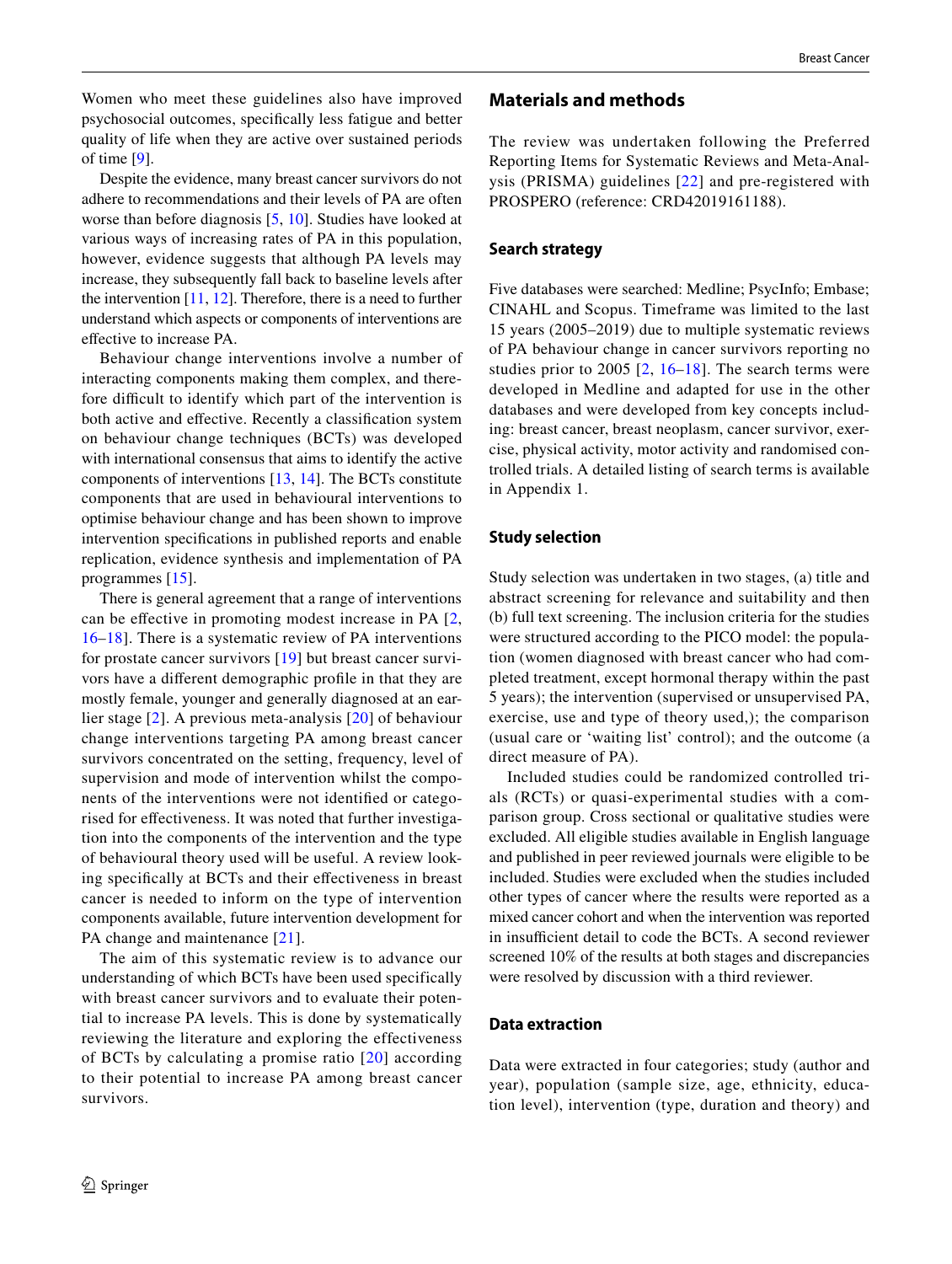outcomes (PA measurement). Summaries of the data were extracted in a spreadsheet developed for this review. A second author also assessed 10% of the extracted data independently.

#### **Behaviour change technique's coding**

The BCT Taxonomy Version 1 [\[13](#page-14-2), [23\]](#page-14-11) was used to code the BCTs. The BCT taxonomy is acknowledged as the standard for identifying and coding interventions for health behaviour change. Online training was undertaken by coders to ensure understanding and consistency of coding. A second coder did 10% of included papers, and there was initial moderate inter-rater reliability  $[24]$  $[24]$  $[24]$  between coders  $(k=0.65)$ . This was attributed to lack of clarity in interventions' description and in subjectivity entailed in systematic review quality assurance processes that require binary decisions (include/ exclude) [[25](#page-14-13)]. To resolve this, a series of consensus meetings were held between coders to reach a consensus on discrepancies. During these meetings, BCTs where coders were uncertain whether they were present were excluded from further analyses.

# **Risk of bias**

The risk of bias of the studies was assessed using the Cochrane Collaboration's Risk of Bias Tool [[26](#page-14-14)]. The tool consists of questions to help assess the quality concerning six diferent sources of bias; selection bias, performance bias, detection bias, attrition bias, reporting bias and other bias. The risk of bias was coded for each study description, this was summed and described as 'high', 'some concerns' and 'low'. Once assessment was complete, 10% was checked by a second assessor. Any discrepancies were resolved in a consensus meeting.

#### **Narrative synthesis and BCT efficacy**

To investigate the potential contribution of BCTs used in an intervention on participants' PA levels, a 'promise ratio' developed by Gardner et al. [[20](#page-14-8)] and previously used by Hallward et al. [[19\]](#page-14-7) and Grimmett et al. [[2\]](#page-13-1) was used to produce a narrative analysis of the quantitative results. Each study was allocated into one of three categories according to their potential to increase PA. Interventions were categorised as 'very promising', 'quite promising' and 'non-promising' based on whether within-group (intervention) and betweengroup (intervention and control) analyses demonstrated statistically signifcant increases in PA outcomes: (a) 'very promising' were those reporting statistically signifcant between-group diferences in PA (intervention vs control); (b) 'quite promising' were those reporting within-group differences in the intervention group at post-intervention follow

up, or a greater increase than the change observed in the control group; (c) 'non promising' were those reporting no statistically signifcant increase in PA within the intervention group (before and after) nor diferences relative to the control group.

In addition, and to evaluate the contribution of BCTs used in an intervention, a 'promise ratio' was also calculated for each BCT. A BCT was considered promising if it was used in at least twice as many promising interventions as nonpromising interventions (promise ratio>2). If a BCT only appeared in promising interventions, the number of interventions in which it was used was reported as a score rather than a ratio. To prevent making conclusions with insufficient evidence, a promise ratio was not calculated for BCTs that only appeared in non-promising interventions or only appeared once. The higher the ratio the more promising an intervention. The highest possible score was 24, where a BCT was only found in promising or quite promising interventions. The lowest ratio would be 0.33, where a BCT was found once in a promising intervention and in all three of the nonpromising interventions.

# **Results**

Following the search, 1285 titles were identified, and removal of duplicates reduced this to 901 (Fig. [1\)](#page-3-0). Screening of abstracts and titles produced 52 full-text articles to be reviewed. Twenty-seven studies were retained, data extracted and coded for the review. The majority (75%) of excluded studies, were excluded because they did not include a PA measure as an outcome.

## **Study descriptions**

A summary of participants' and intervention characteristics is provided in Table [1](#page-4-0) and more information provided in Supplementary Material. Of the 27 studies included in the review the majority of studies (59%) were conducted in the USA  $(n=16)$  followed by Europe  $(n=6)$ , Australia  $(n=2)$ , Canada  $(n=2)$  and South Korea  $(n=1)$ . All studies were RCTs except Leclerc et al. [[27\]](#page-14-15), which was quasiexperimental. Mean age of participants ranged from 45.6  $(SD=6.3)$  years to 61.6  $(SD=6.4)$  years. The total number of participants across all 27 studies was 3,656. The most prevalent ethnicity was 'white', with two studies exclusively looking at black women [[28](#page-14-16), [29](#page-14-17)] and one study having a majority Hispanic ethnicity (78.6%) [\[30](#page-14-18)]. Participants were of various stages of cancer at diagnosis with the majority (*n*=2016, 58%) reported an early cancer diagnosis at stage I or stage II of the disease. The majority received surgery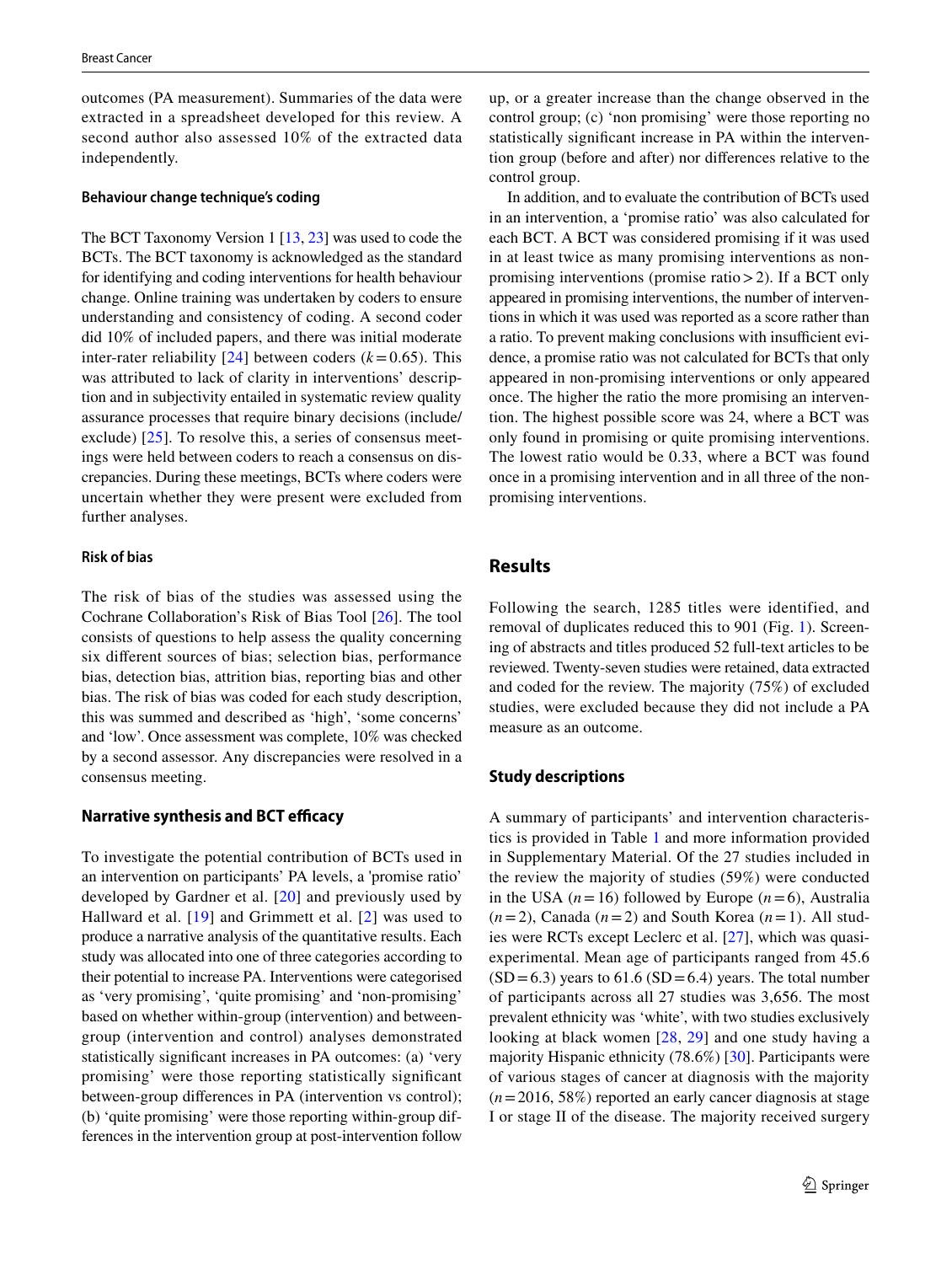

<span id="page-3-0"></span>**Fig. 1** Flowchart for study selection (PRISMA-based)

plus adjuvant therapy (radiotherapy or chemotherapy). The participants were mostly highly educated.

# **Risk of bias**

Overall, fve (18%) of the 27 studies were rated as strong, 17 (64%) as moderate and five (18%) as low quality (Fig. [2](#page-9-0)). Randomisation and selection of the reported results were areas that potentially introduced bias. Sample size calculations were conducted in 56% of studies. Attrition of less than 20% for studies conducted for less than six months was achieved in 68% of studies. All studies specifed inclusion criteria and the randomization and allocation methods were reported. The five low quality papers were not removed from the analysis to enrich methodological considerations but we based recommendations based on high-quality studies only.

# **Type and classifcation of interventions**

Study interventions included aerobic training like walking  $(n=21, 78\%)$  or a combination of aerobic and resistance training  $(n=6, 22\%)$ . They were conducted in a gym/ community setting ( $n = 5$ , 19%), at home ( $n = 15, 56\%$ ) or both  $(n=7, 26\%)$ . Interventions lasted from eight to 104 weeks. All interventions encouraged weekly PA, with the aim to reach national recommended levels. The studies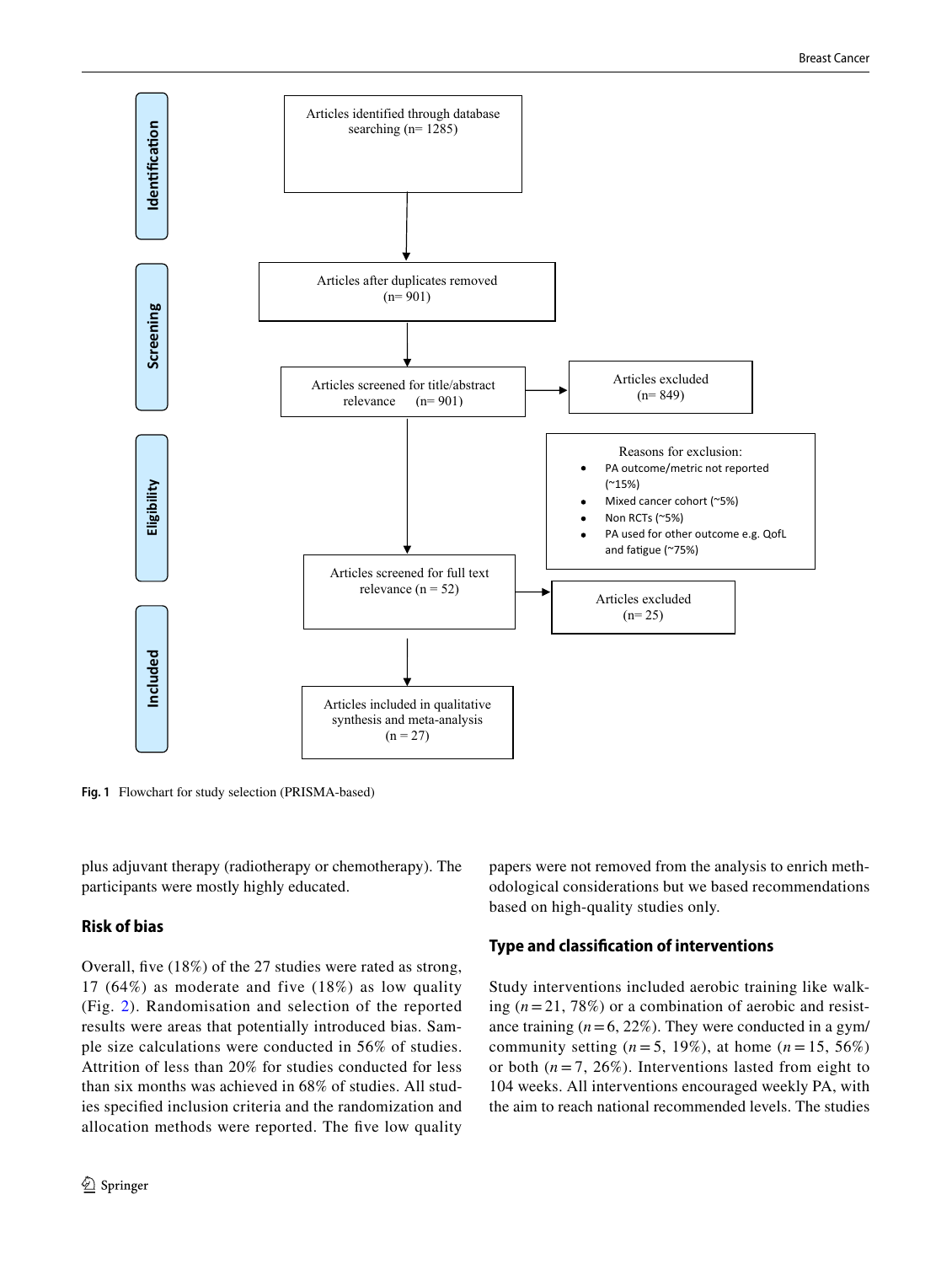<span id="page-4-0"></span>

|                                                 |                    |             | Table 1 Details of the study, population, intervention and outcome |                     |                                            |                                                                                                               |                                              |                           |                          |                                           |                          |
|-------------------------------------------------|--------------------|-------------|--------------------------------------------------------------------|---------------------|--------------------------------------------|---------------------------------------------------------------------------------------------------------------|----------------------------------------------|---------------------------|--------------------------|-------------------------------------------|--------------------------|
| Study                                           |                    | Population  |                                                                    |                     |                                            | Intervention                                                                                                  | Intervention                                 |                           | Outcome                  |                                           | Ro <sub>B</sub>          |
| (year), coun-<br>First author<br>$\overline{c}$ | Research<br>design | Sample size | Mean age<br>years                                                  | Main ethnic-<br>ity | Main educa-<br>tion level                  | Setting                                                                                                       | Duration                                     | Theory used               | Measurement Potential to | increase PA                               | Cochrane overall<br>bias |
| Engquist<br>(2006)<br>Basen-<br>USA             | RCT                | $N = 60$    | $(SD \pm 11.4)$<br>55.05                                           | $(56.6\%)$<br>White | Some college<br>(33%)                      | experts with<br>unspecified<br>Delivered by<br>regulation<br>emphasis<br>on self-                             | 26 weeks                                     | TTM & TPB                 | MET-hours/<br>week       | Quite                                     | High                     |
| Baumann<br>Germany<br>(2017)                    | Quasi RCT          | $N = 194$   | $(SL\pm9)$<br>56                                                   | Not recorded        | Not recorded                               | home-based<br>programme<br>Delivered by<br>physiother-<br>apists with                                         | 104 weeks                                    | $\mathring{\mathsf{z}}$   | MET-min/<br>week         | Quite                                     | High                     |
| McNeil<br>Canada<br>(2019)                      | RCT                | $N=45$      | (SD±9)<br>58.6                                                     | White<br>$(80\%)$   | ary school<br>$\geq$ Second-<br>$(82.2\%)$ | home using<br>Delivered at<br>activity<br>tracker                                                             | 24 weeks fol-<br>12 weeks<br>low up          | $\mathsf{\hat{z}}$        | MVPA min/<br>day         | Quite @24<br>Very $@12$<br>weeks<br>weeks | Some concerns            |
| $(2007)$<br>Daley<br>ŬK                         | RCT                | $N = 108$   | $(SD \pm 8.7)$<br>51.1                                             | $(100\%)$<br>White  | high school<br>(43.5%)<br>Finished         | specialist at<br>Delivered by<br>University<br>exercise<br>centre                                             | 8 weeks                                      | $\mathsf{S}^{\mathsf{o}}$ | 8-min walk<br>test       | Quite                                     | Some concerns            |
| De Luca<br>(2016)<br>Italy                      | pilot RCT          | $N = 20$    | $(SD \pm 6.3)$<br>45.6                                             | Not recorded        | Not recorded                               | expert using<br>Delivered by<br>aerobic and<br>exercises<br>training                                          | 24 weeks                                     | $\mathring{\mathsf{z}}$   | VO <sub>2</sub> max      | Quite                                     | Low                      |
| Greenlee<br>(2013)<br>USA                       | RCT                | $N=42$      | $(SD \pm 8.8)$<br>51                                               | Hispanic<br>(78.6%) | school<br>$(30\%)$<br>$\leq$ High          | Delivered at<br>a fitness<br>centre                                                                           | 26 weeks fol-<br>26 weeks<br>$\mbox{low up}$ | $\mathsf{S}^{\mathsf{o}}$ |                          | Very @26<br>Non $@$ 52<br>weeks<br>weeks  | Some concerns            |
| Harrigan<br>(2016)<br>USA                       | RCT                | $N = 100$   | $(SD \pm 7.5)$<br>59                                               | White<br>$(91\%)$   | University<br>(37%)                        | programme<br>ephone and<br>prevention<br>in person<br>diabetes<br>using an<br>Delivered<br>adapted<br>by tel- | 26 weeks                                     | <b>SCT</b>                | MVPA min/<br>week        | Very                                      | Some concerns            |
|                                                 |                    |             |                                                                    |                     |                                            |                                                                                                               |                                              |                           |                          |                                           |                          |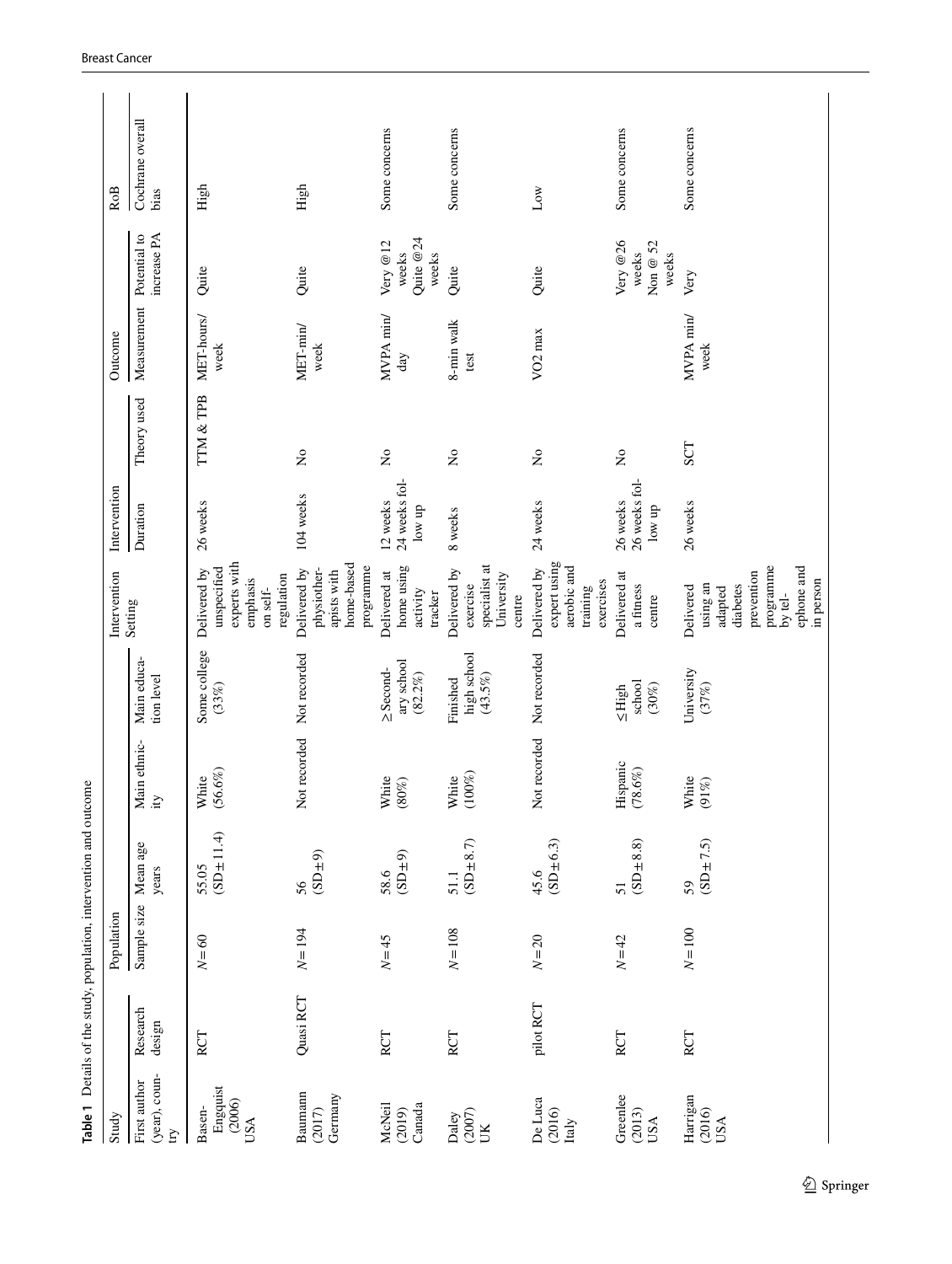| Table 1 (continued)     | Sample size<br>Population | Mean age                  | Main ethnic-        | Main educa-                    | Intervention<br>Setting                                                                   | Intervention<br>Duration | Theory used                         | Measurement Potential to<br>Outcome |             | Cochrane overall<br><b>RoB</b> |
|-------------------------|---------------------------|---------------------------|---------------------|--------------------------------|-------------------------------------------------------------------------------------------|--------------------------|-------------------------------------|-------------------------------------|-------------|--------------------------------|
| Research<br>design      |                           | years                     | ity                 | tion level                     |                                                                                           |                          |                                     |                                     | increase PA | bias                           |
| RCT                     | $N = 74$                  | Not recorded              | $(94.6\%)$<br>White | Graduate<br>degree<br>(26%)    | e-counsellor<br>online using<br>Delivered<br>emails<br>and an                             | 12 weeks                 | <b>SCT</b>                          | MPA min/<br>week                    | Quite       | Some concerns                  |
| $\mathbb{R}\mathrm{CT}$ | $N = 60$                  | (SD±11)<br>59             | White<br>(74%)      | Not recorded                   | instructions<br>Delivered<br>by mail                                                      | 12 weeks                 | Not specified                       | MVPA min/<br>week                   | Quite       | High                           |
| RCT                     | $N=75$                    | $55.8$<br>(SD $\pm 9.5$ ) | White<br>$(84\%)$   | University<br>$(50.5\%)$       | gists face to<br>Delivered by<br>physiolo-<br>exercise<br>face                            | 26 weeks                 | <b>NLL</b>                          | MVPA min/<br>week                   | Very        | Some concerns                  |
| RCT                     | $N = 55$                  | $(SD \pm 8.6)$<br>45.9    | Not recorded        | school<br>(52%)<br>$\leq$ High | counselling<br>telephone<br>Delivered<br>using                                            | 12 weeks                 | TTM                                 | MET-hours/<br>week                  | Quite       | Low                            |
| RCT                     | $N=80$                    | (4.94)<br>53.6            | White<br>$(97\%)$   | University<br>(40%)            | Delivered by<br>researchers<br>on site and<br>then using<br>methods<br>virtual            | 26 weeks                 | $\stackrel{\mathtt{o}}{\mathtt{x}}$ | MET-min/<br>week                    | Very        | Some concerns                  |
| RCT                     | $N = 32$                  | $(SD \pm 9.6)$<br>52.3    | $(100\%)$<br>White  | $16.9$ years<br>Average        | Delivered by<br>researchers<br>on site and<br>then using<br>methods<br>virtual            | 26 weeks                 | $\tilde{z}$                         | $\mathit{VO}_2$ max                 | Quite       | Some concerns                  |
| Quasi experi-<br>mental | $N = 209$                 | $(SD \pm 9.3)$<br>53.3    | Not recorded        | Not recorded                   | followed by<br>psychoedu-<br>otherapists<br>in groups<br>by physi-<br>Delivered<br>cation | 11 weeks                 | $\tilde{z}$                         | MET-hours/<br>week                  | Non         | High                           |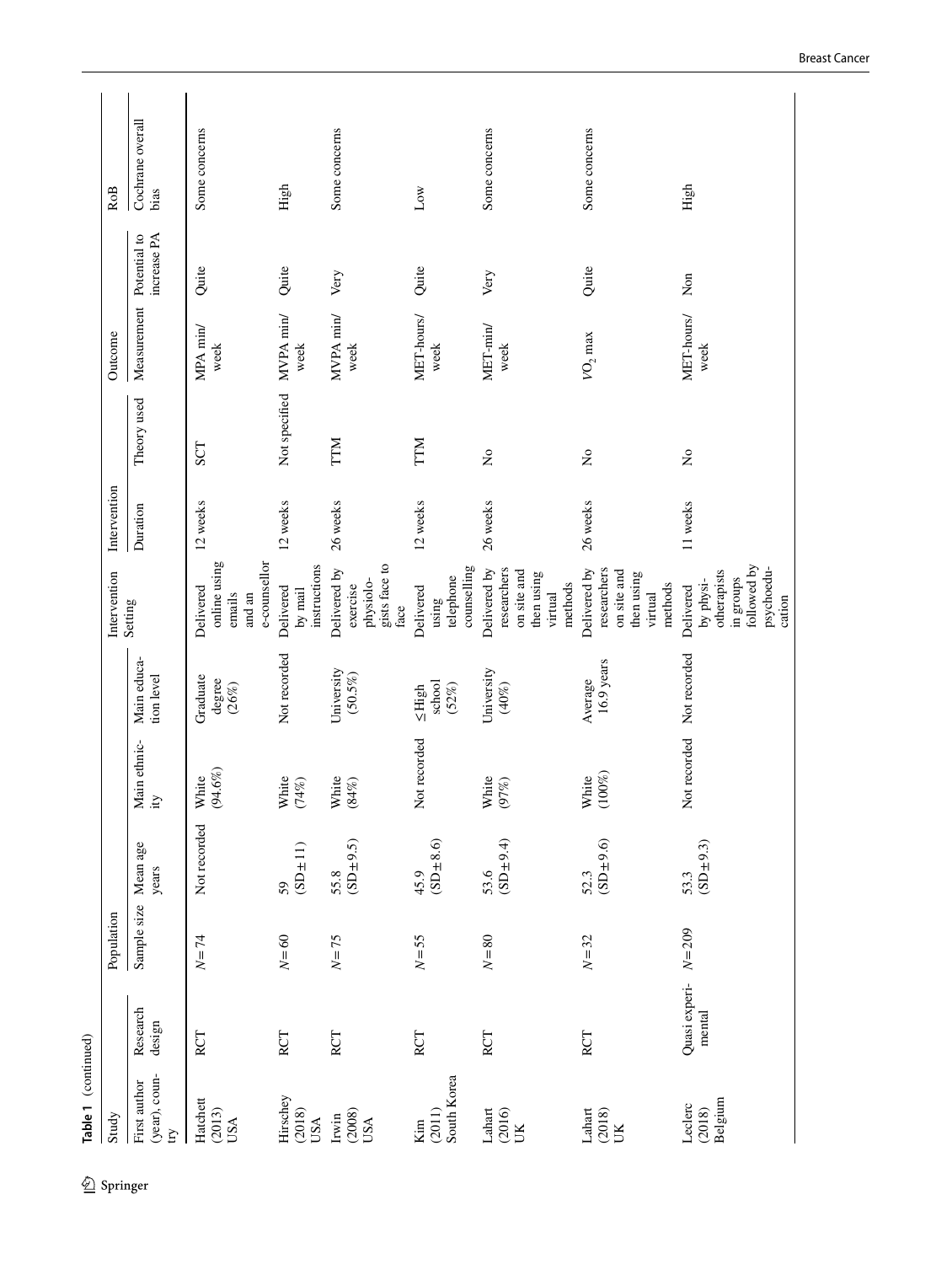| Table 1 (continued)                                    |                    |             |                             |                     |                           |                                                                                                                                  |                                     |             |                          |                                      |                          |
|--------------------------------------------------------|--------------------|-------------|-----------------------------|---------------------|---------------------------|----------------------------------------------------------------------------------------------------------------------------------|-------------------------------------|-------------|--------------------------|--------------------------------------|--------------------------|
| Study                                                  |                    | Population  |                             |                     |                           | Intervention                                                                                                                     | Intervention                        |             | Outcome                  |                                      | <b>RoB</b>               |
| (year), coun-<br>First author<br>$\boldsymbol{\Sigma}$ | Research<br>design | Sample size | Mean age<br>years           | Main ethnic-<br>ity | Main educa-<br>tion level | Setting                                                                                                                          | Duration                            | Theory used | Measurement Potential to | increase PA                          | Cochrane overall<br>bias |
| Australia<br>(2019)<br>Lynch                           | RCT                | $N=83$      | $(SD \pm 6.4)$<br>61.6      | Not recorded        | University<br>$(45.8\%)$  | session and<br>behavioural<br>behavioural<br>counselling<br>telephone<br>feedback<br>and goal<br>Delivered<br>using a<br>setting | 12 weeks                            | $\tilde{z}$ | MVPA min/<br>week        | Very                                 | Some concerns            |
| Matthews<br>(2007)<br>USA                              | <b>RCT</b>         | $N=36$      | $(SD \pm 10.6)$<br>54.1     | White<br>(82%)      | Not recorded              | counselling<br>telephone<br>including<br>in person<br>consulta-<br>visit and<br>at home<br>Delivered<br>tion                     | 12 weeks                            | <b>SCT</b>  | MPA min/<br>day          | Quite                                | Some concerns            |
| (2016)<br>USA<br>$\operatorname{Park}$                 | RCT                | $N = 173$   | $(SD \pm 10.9)$<br>56.4     | $(94.7\%)$<br>White | University<br>(24%)       | Delivered by<br>$_{\rm mail}$                                                                                                    | 16 weeks                            | $\tilde{z}$ | MVPA min/<br>week        | Quite                                | Some concerns            |
| $(2005)$ USA<br>Pinto                                  | RCT                | $N=85$      | $(SD \pm 9.1)$<br>53.14     | $(96.4\%)$<br>White | Some college<br>$(28\%)$  | telephone<br>including<br>consulta-<br>at home<br>Delivered<br>tion                                                              | 12 weeks fol-<br>12 weeks<br>low up | <b>NLL</b>  | MPA min/<br>week         | Very                                 | High                     |
| $\frac{\text{(2013)}}{\text{USA}}$<br>Pinto            | RCT                | $N = 192$   | $(SD \pm 9.9)$<br>$\degree$ | $(93.7\%)$<br>White | Some college<br>(27%)     | professional<br>followed by<br>Delivered by<br>mendation<br>healthcare<br>telephone<br>consulta-<br>recom-<br>tions              | 12 weeks                            | TTM & SCT   | MPA min/<br>week         | @12wks<br>Quite @52<br>weeks<br>Very | Some concerns            |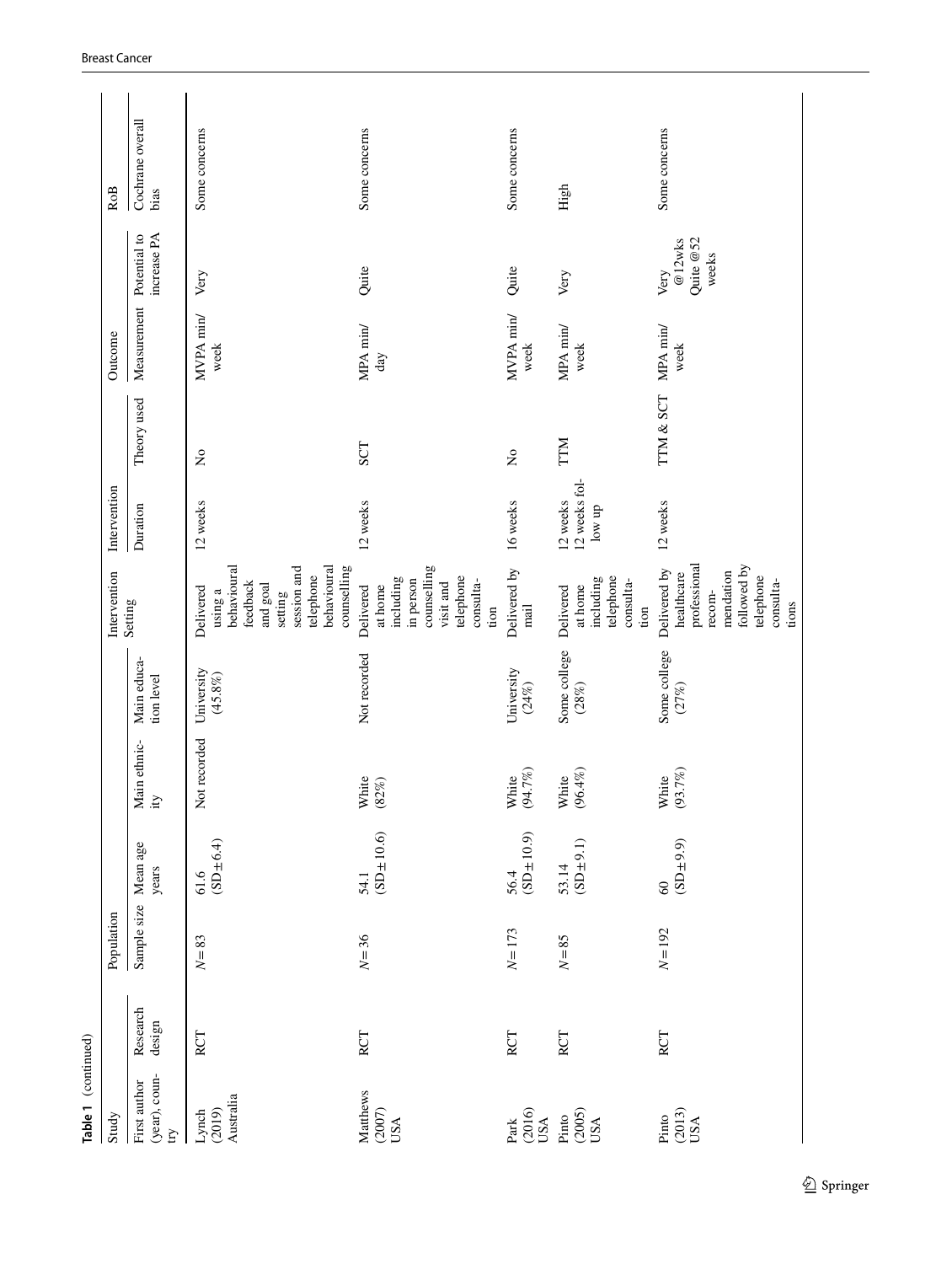|                     | RoB          | Cochrane overall<br>bias                  | $_{\text{Low}}$                                                               | Some concerns                                                            | Some concerns                                                | Low                                                                      | Some concerns                                         | Some concerns                                      |
|---------------------|--------------|-------------------------------------------|-------------------------------------------------------------------------------|--------------------------------------------------------------------------|--------------------------------------------------------------|--------------------------------------------------------------------------|-------------------------------------------------------|----------------------------------------------------|
|                     |              | increase PA                               | Very                                                                          | Quite                                                                    | Very                                                         | Quite $@24$<br>@12wks<br>weeks<br>Very                                   | Non                                                   | Non                                                |
|                     | Outcome      | Measurement Potential to                  | MVPA min/<br>week                                                             | MPA min/<br>day                                                          | MVPA min/<br>week                                            | MVPA min/<br>week                                                        | MET-hours/<br>week                                    | MET-min/<br>week                                   |
|                     |              | Theory used                               | TTM & SCT                                                                     | <b>SCT</b>                                                               | ral models<br>Biobehavio-<br>of fatigue                      | SCT                                                                      | $\tilde{z}$                                           | TPB                                                |
|                     | Intervention | Duration                                  | 12 weeks                                                                      | 12 weeks                                                                 | 12 weeks                                                     | 12 weeks                                                                 | 52 weeks                                              | 12 weeks                                           |
|                     | Intervention | Setting                                   | other volun-<br>Delivered by<br>teer breast<br>survivors<br>cancer<br>(peers) | change pro-<br>by experts<br>behaviour<br>gramme<br>Delivered<br>using a | by experts<br>including<br>exercises<br>Delivered<br>aerobic | by experts<br>and home<br>including<br>exercises<br>Delivered<br>aerobic | using physi-<br>cal exercise<br>Delivered<br>training | using indi-<br>vidualised<br>sessions<br>Delivered |
|                     |              | Main educa-<br>tion level                 | Some college<br>(89%)                                                         | 15 years<br>Average                                                      | 14 years<br>Average                                          | 15.5 years<br>Average                                                    | 14 years<br>Average                                   | Not recorded                                       |
|                     |              | Main ethnic-<br>ity                       | (98.7%)<br>White                                                              | White<br>(93%)                                                           | (95.5%)<br>White                                             | $(83.8\%)$<br>White                                                      | Not recorded                                          | $(100\%)$<br>Black                                 |
|                     |              | Mean age<br>years                         | $(SD \pm 9.6)$<br>55.6                                                        | $(SD \pm 9)$<br>53                                                       | $56.2$<br>(SD $\pm$ 7.7)                                     | $(SD \pm 8.5)$<br>54.4                                                   | $\frac{\text{(range}}{36-68)}$<br>52.3                | Not recorded                                       |
|                     | Population   | Sample size                               | $N = 76$                                                                      | $N = 41$                                                                 | $N = 46$                                                     | $N = 222$                                                                | $N = 573$                                             | $N = 22$                                           |
|                     |              | Research<br>design                        | RCT                                                                           | RCT                                                                      | pilot RCT                                                    | RCT                                                                      | RCT                                                   | RCT                                                |
| Table 1 (continued) | Study        | (year), coun-<br>First author<br><b>E</b> | (2015)<br>Pinto<br>USA                                                        | Rogers<br>(2009)<br>USA                                                  | Rogers<br>(2014)<br>USA                                      | Rogers<br>(2015)<br>USA                                                  | Finland<br>Saarto<br>(2012)                           | Sheppard<br>(2016)<br>USA                          |
| �                   | Springer     |                                           |                                                                               |                                                                          |                                                              |                                                                          |                                                       |                                                    |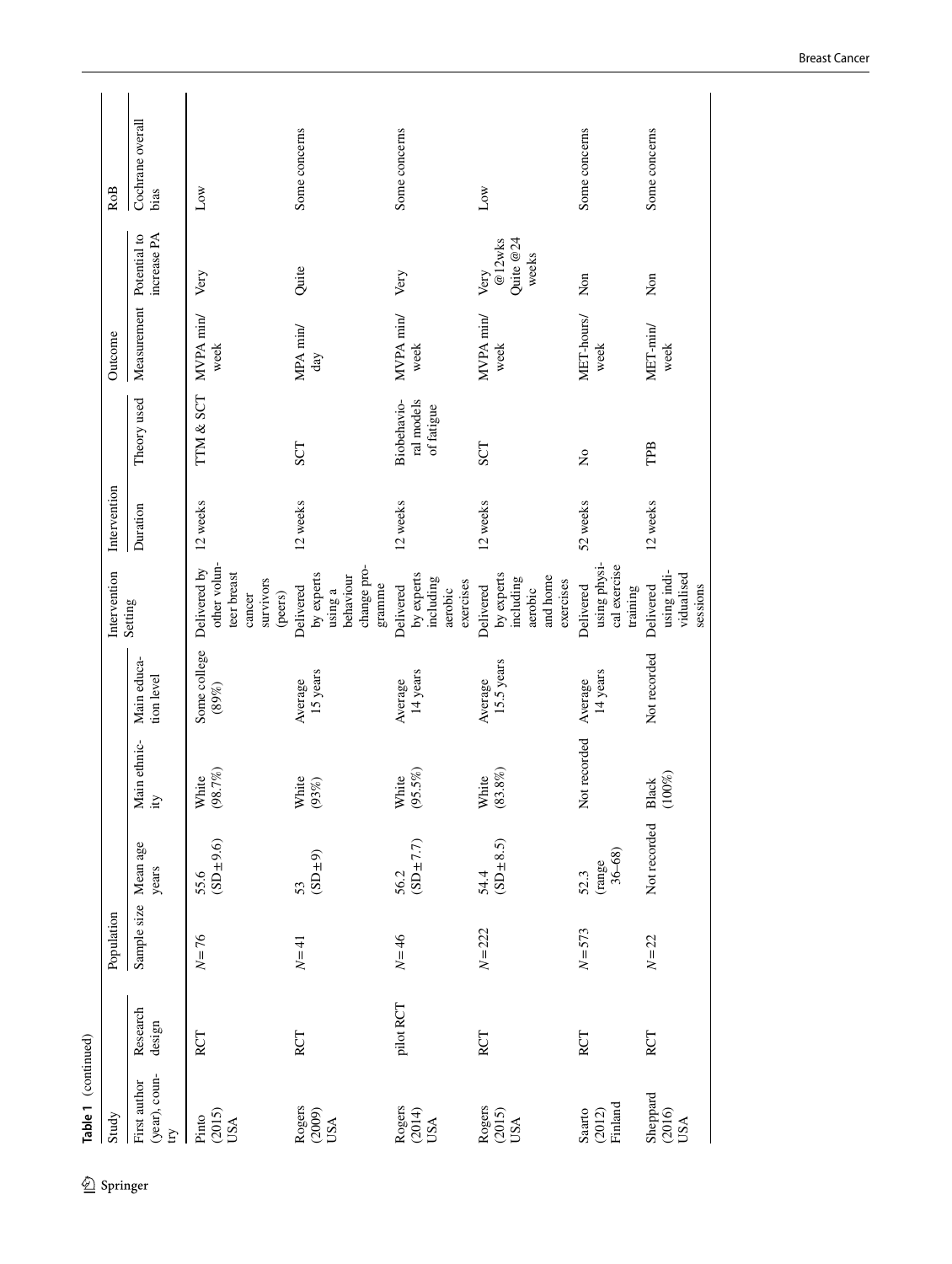| Table 1 (continued)                                                   |                    |                      |                                                             |                           |                           |                                                                                                                                                              |              |                      |                          |             |                          |
|-----------------------------------------------------------------------|--------------------|----------------------|-------------------------------------------------------------|---------------------------|---------------------------|--------------------------------------------------------------------------------------------------------------------------------------------------------------|--------------|----------------------|--------------------------|-------------|--------------------------|
| Study                                                                 |                    | Population           |                                                             |                           |                           | Intervention                                                                                                                                                 | Intervention |                      | Outcome                  |             | Ro <sub>B</sub>          |
| (year), coun-<br>First author<br>$\overline{C}$                       | Research<br>design | Sample size Mean age | years                                                       | Main ethnic-<br>ity       | Main educa-<br>tion level | Setting                                                                                                                                                      | Duration     | Theory used          | Measurement Potential to | increase PA | Cochrane overall<br>bias |
| Australia<br>Short<br>(2015)                                          | RCT                | $N = 330$            | $\frac{\text{range}}{33-82}$<br>56                          | Not recorded              | University<br>(44%)       | newsletters,<br>Delivered by<br>(computer-<br>and cancer<br>mail using<br>3 methods<br>pamphlets<br>tailored<br>physical<br>booklet)<br>specific<br>activity | 16 weeks     | <b>SCT &amp; TPB</b> | MVPA min/<br>week        | Quite       | Low                      |
| $\begin{array}{c} \text{Stolley} \\ (2017) \\ \text{USA} \end{array}$ | RCT                | $N = 246$            | $\begin{array}{c} 57.5 \\ (\text{SD} \pm 10.1) \end{array}$ | Black (100%)              | Some college<br>(37.9%    | programme<br>weight loss<br>behavioural<br>cognitive-<br>Delivered<br>using a                                                                                | 26 weeks     | <b>NES</b>           | MPA min/<br>week         | Quite       | Some concerns            |
| Vallance<br>(2007)<br>Canada                                          | <b>RCT</b>         | $N = 377$            | 58<br>(range<br>30–90)                                      | Not recorded Not recorded |                           | intervention<br>Delivered by<br>including<br>materials<br>guidance<br>book                                                                                   | 12 weeks     | TPB                  | MVPA min/<br>week        | Very        | Some concerns            |
|                                                                       |                    | .<br>با              | ļ<br>$\sim$                                                 |                           |                           |                                                                                                                                                              |              |                      |                          |             | ا<br>ر                   |

| hysical activity; PA, physical activity; RCT, ran-<br>Teachers of<br>$\sim$ Then $\sim$<br>$\frac{1}{2}$<br>Antista Line of planned behaviour (Antisonal Antisys)<br>TOTOUS PL<br>.A. moderate physical activity; MVPA, moderate vigor<br>theory (30); SEM, socio ecological model (31)<br><b>DEDITY</b><br>etabolic equivalent: M<br>ocial cogn<br>Î<br>l<br>:<br>$\sim$ of tatimum (7)<br>j<br>ہے<br>ک<br>inhaharinen moda<br>l |                              |
|-----------------------------------------------------------------------------------------------------------------------------------------------------------------------------------------------------------------------------------------------------------------------------------------------------------------------------------------------------------------------------------------------------------------------------------|------------------------------|
|                                                                                                                                                                                                                                                                                                                                                                                                                                   |                              |
|                                                                                                                                                                                                                                                                                                                                                                                                                                   | demonstrated trial. RoB rich |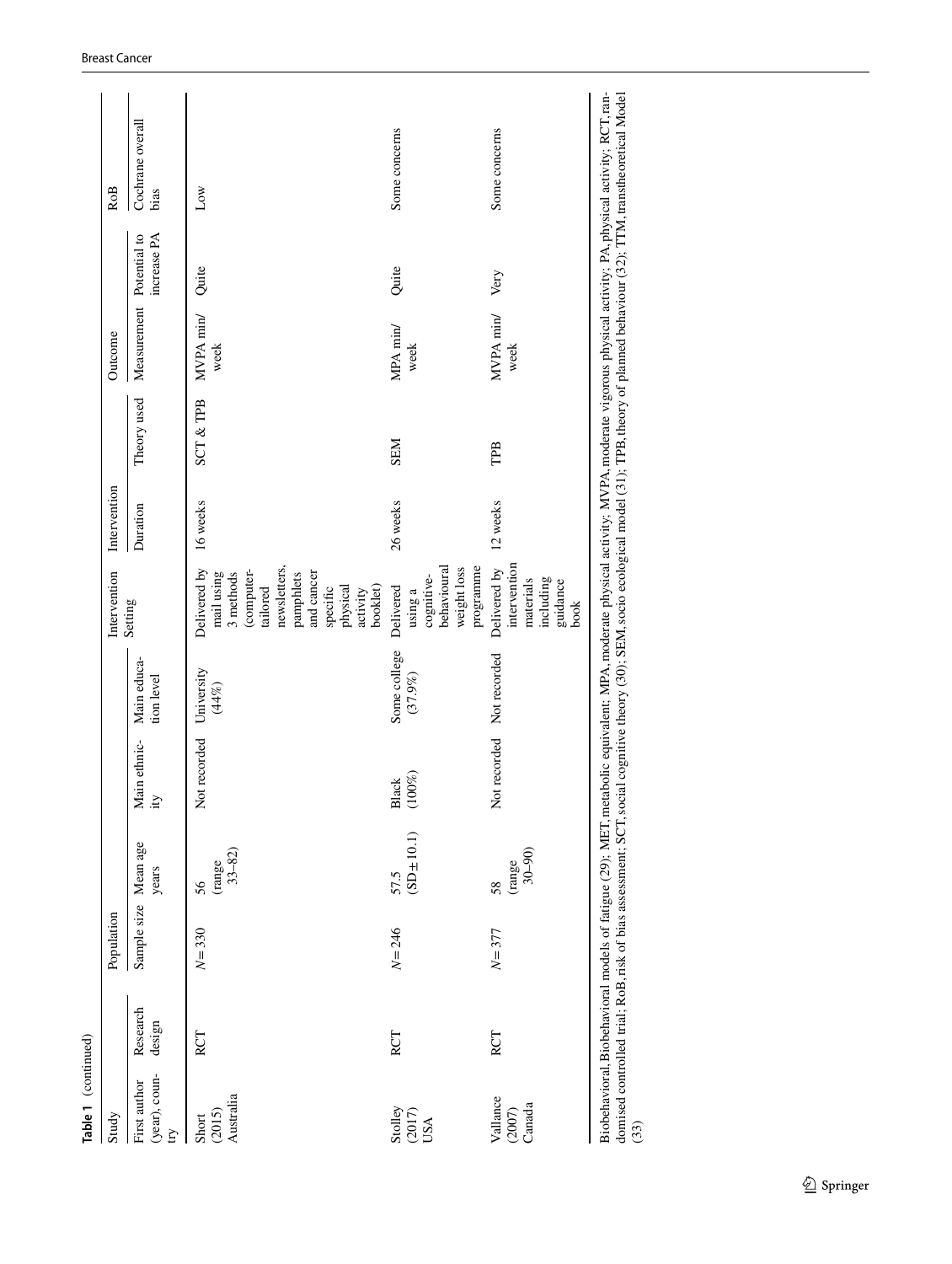

<span id="page-9-0"></span>**Fig. 2** Quality assessment results presented as percentage across all studies  $(n=27)$ 

were classifed into three promise categories, based on the potential of the intervention to increase PA behaviour (see Supplementary Material); 'very promising' (*n*=11), 'quite promising'  $(n=13)$  or 'non-promising'  $(n=3)$ .

In the included studies, PA was assessed using self-report as well as more objective measures such as pedometers and accelerometers which were generally more accurate [[31](#page-14-19)]. The majority of studies reported MVPA min/week, (*n*=17, 63%), followed by MET-hours/week  $(n=7, 26\%)$ . Of the 11 studies that were 'very promising', the majority reported MVPA mins/week  $(n=10)$  with only one study reporting MET-hours/week. For the thirteen 'quite promising' studies 10 reported objective measures: 8-min walk test  $(n=1)$ , VO<sub>2</sub> max test  $(n=2)$ , MVPA min/week  $(n=7)$ , with the remaining studies reporting MET-hours/week  $(n=3)$ . The three 'non-promising' studies all reported MET-hours/week.

A theory-based approach to evaluation was used in 59%  $(n=16)$  of the studies. Of the twenty-four promising studies, ffteen studies (62%) were theoretically-based. 11 studies (46%) were based on a single theory, and four studies had used multiple theories (16%). Of the three non-promising studies, two (67%) were not theoretically-based.

Five diferent approaches were used; social cognitive theory (SCT) [[32,](#page-14-20) [33](#page-14-21)] (*n*=8), transtheoretical model of change (TTM) [[34](#page-14-22), [35](#page-14-23)] (*n*=6), theory of planned behaviour (TPB) [\[36\]](#page-14-24)  $(n=3)$ , biobehavioural model of fatigue [[37](#page-14-25)]  $(n=1)$ , social ecological model (SEM) [\[38\]](#page-14-26) (*n*=1), whilst in one study the approach was not specified  $(n=1)$ . Four studies used multiple theories. The TTM and SCT were used together twice and both studies were 'very promising'. The combination of TTM with TPB, and TPB with SCT, were also 'quite promising'.

#### **Behaviour change techniques (BCTs)**

Out of the possible 93 BCTs, 24 were used at least once in an intervention in the included studies with an average of six BCTs per study (range 3–9). The median number of BCTs used was indiferent between 'very promising'  $(n=6)$ , 'quite promising'  $(n=6)$  and 'non-promising' interventions  $(n=7)$ .

No BCT was used in all interventions. The most frequently reported BCTs were; 'instructions on how to perform the behaviour'  $(n=23, 85\%)$ , 'goal setting (behaviour)' (*n*=22, 81%), 'adding objects to the environment'  $(n=13, 48\%)$ , 'self-monitoring of behaviour'  $(n=11, 41\%)$ and 'demonstration of the behaviour'  $(n=10, 37\%)$  (Supplementary Material).

Twenty BCTs were found to be promising, for which 13 could have promise ratio calculated. Table [2](#page-10-0) outlines the BCTs' promise ratio. One BCT ('restructuring the physical environment') appeared only in a 'very promising' study [[30\]](#page-14-18). There were five BCTs which appeared only in 'quite promising' interventions; 'action planning', 'monitoring of outcomes of behaviour by other without feedback', 'biofeedback', 'social comparison', 'social reward'. There were five BCTs which appeared in both, 'very' or 'quite promising' interventions; 'review behaviour goals', 'monitoring of behaviour by other without feedback', 'feedback on behaviour', 'self-monitoring of outcome of behaviour' and 'prompts/cues'. No BCT appeared only in non-promising interventions.

In Table [1](#page-4-0), we have also specifed the intervention settings. These were diverse in nature but some patterns were observed including the use of home-based  $(n=5)$ , virtual  $(n=3)$ , telephone  $(n=6)$  and only one using peer-to-peer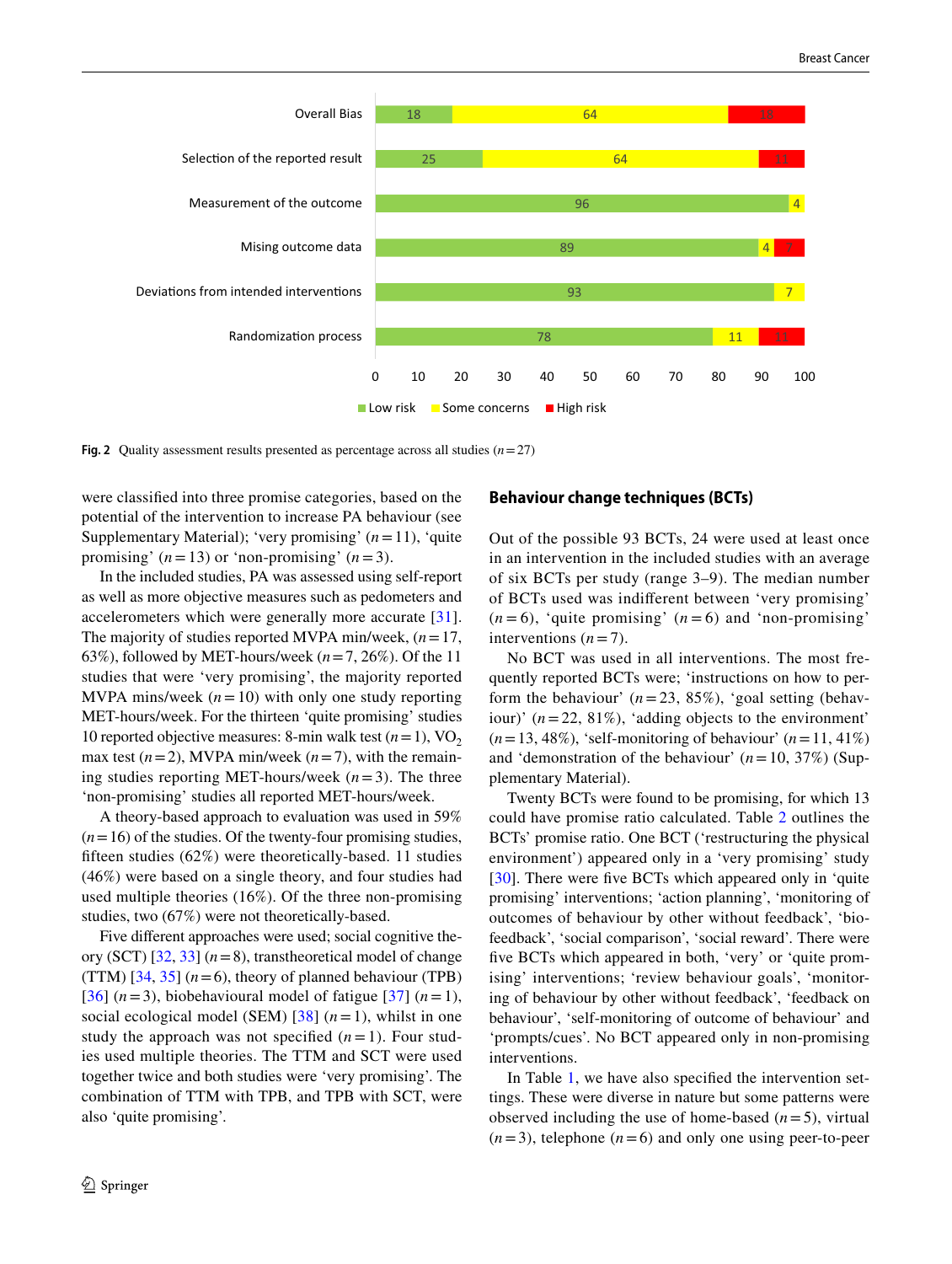#### <span id="page-10-0"></span>**Table 2** BCT implemented per type of intervention and promise ratio

|                                                                   | Types of interventions     |                             |                          |                  |                                                       |
|-------------------------------------------------------------------|----------------------------|-----------------------------|--------------------------|------------------|-------------------------------------------------------|
|                                                                   | Very promising<br>$(n=11)$ | Quite promising<br>$(n=13)$ | Non-promising<br>$(n=3)$ | All<br>$(n=27)$  | Promise ratio <sup>†</sup><br>OR Number $\ddot{\tau}$ |
| 1.1 Goal setting<br>(behaviour)                                   | 11                         | 9                           | $\mathbf{2}$             | 22               | 10                                                    |
| 1.2 Problem solving                                               | 5                          | 3                           | 1                        | 9                | 9                                                     |
| 1.4 Action planning                                               | $\boldsymbol{0}$           | 1                           | $\boldsymbol{0}$         | 1                | $\mathbf{1}$                                          |
| 1.5 Review behaviour<br>goals                                     | -1                         | $\mathbf{1}$                | $\mathbf{0}$             | $\mathbf{2}$     | $\overline{c}$                                        |
| 2.1 monitoring of<br>behaviour by<br>others without<br>feedback   | $\mathbf{2}$               | $\mathbf{1}$                | $\boldsymbol{0}$         | $\mathfrak{Z}$   | 3                                                     |
| 2.2 Feedback on<br>behaviour                                      | 5                          | $\boldsymbol{2}$            | $\boldsymbol{0}$         | $\boldsymbol{7}$ | 7                                                     |
| 2.3 Self-monitoring<br>of behaviour                               | 5                          | 5                           | $\mathbf{1}$             | 11               | 11                                                    |
| 2.4 Self-monitoring<br>of outcomes of<br>behaviour                | $\overline{4}$             | 3                           | $\boldsymbol{0}$         | $\tau$           | $\boldsymbol{7}$                                      |
| 2.5 Monitoring<br>of outcomes of<br>behaviour without<br>feedback | $\boldsymbol{0}$           | 3                           | $\boldsymbol{0}$         | 3                | $\mathfrak{Z}$                                        |
| 2.6 Biofeedback                                                   | $\boldsymbol{0}$           | 2                           | $\boldsymbol{0}$         | $\boldsymbol{2}$ | $\overline{c}$                                        |
| 3.1 Social support<br>(unspecified)                               | $\mathbf{1}$               | $\overline{4}$              | $\mathfrak{2}$           | $\tau$           | 2.5                                                   |
| 3.2 Social support<br>(practical)                                 | 3                          | $\overline{4}$              | $\mathbf{1}$             | 8                | 8                                                     |
| 3.3 Social support<br>(emotional)                                 | $\overline{4}$             | $\boldsymbol{2}$            | 1                        | $\tau$           | $\boldsymbol{7}$                                      |
| 4.1 Instruction on<br>how to perform the<br>behaviour             | 9                          | 11                          | 3                        | 23               | 6.66                                                  |
| 5.1 Information on<br>health conse-<br>quences                    | $\overline{2}$             | 3                           | 1                        | 6                | 6                                                     |
| 6.1 Demonstration of 3<br>the behaviour                           |                            | 4                           | 3                        | 10               | 2.33                                                  |
| 6.2 Social comparison 0                                           |                            | 1                           | $\boldsymbol{0}$         | $\mathbf{1}$     | $\mathbf{1}$                                          |
| 7.1 Prompts/cues                                                  | $\mathbf{1}$               | 1                           | $\boldsymbol{0}$         | $\boldsymbol{2}$ | $\overline{c}$                                        |
| 8.1 Behavioural<br>practice/rehearsal                             | $\mathbf{1}$               | 2                           | 1                        | 4                | $\overline{4}$                                        |
| 9.1 Credible source                                               | $\boldsymbol{2}$           | $\boldsymbol{2}$            | $\mathbf{1}$             | 5                | 5                                                     |
| 10.1 Material incen-<br>tive (behaviour)                          | $\overline{c}$             | $\mathfrak{Z}$              | 1                        | 6                | 6                                                     |
| 10.4 Social reward                                                | $\boldsymbol{0}$           | $\boldsymbol{2}$            | $\boldsymbol{0}$         | $\overline{c}$   | $\overline{c}$                                        |
| 12.1 Restructuring the 1<br>physical environ-<br>ment             |                            | $\boldsymbol{0}$            | $\boldsymbol{0}$         | $\mathbf{1}$     | $\mathbf{1}$                                          |
| 12.5 Adding objects<br>to the environment                         | 9                          | 3                           | $\mathbf{1}$             | 13               | 13                                                    |

† Promise ratio denotes the number of very or quite-promising interventions in which a behaviour change technique occurred divided by the number of non-promising interventions in which it featured. Rows in bold denote BCTs associated with a promise rate > 2 or used in promising interventions in at least two interventions

‡ If a BCT only appeared in promising interventions and in at least two intervention, the number of interventions in which it appeared is reported in italics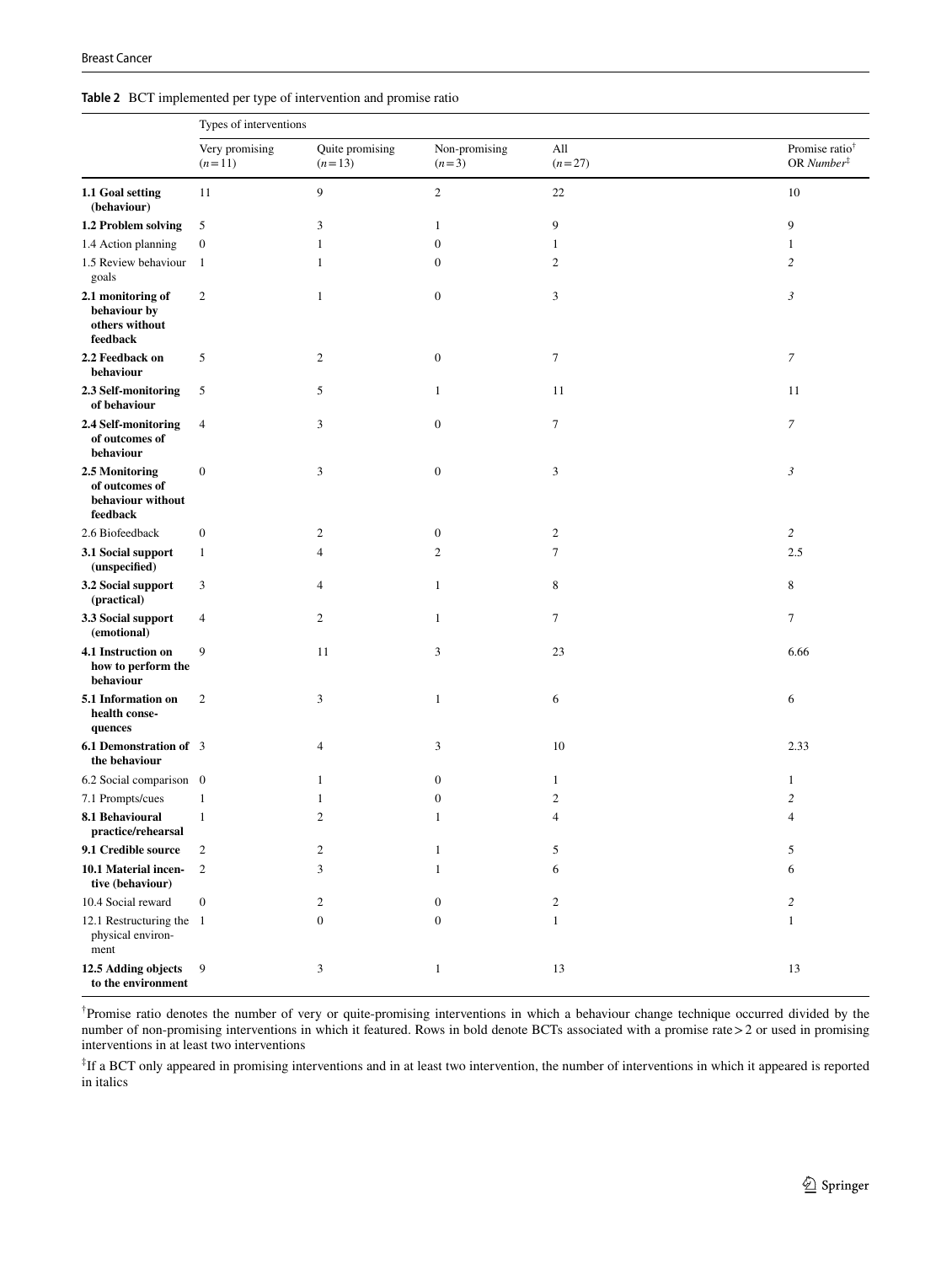approaches (see Table [1](#page-4-0)). Interestingly, not all home-based interventions used self-monitoring approaches such as selfmonitoring of outcomes of behaviour with some specifying this [[39\]](#page-14-27) and others not [[40](#page-14-28), [41](#page-14-29)]. Also, those using telephone consulting approaches have incorporated BCTs related to feedback on how the participants performed [\[39](#page-14-27), [42](#page-14-30)[–44\]](#page-14-31).

# **Discussion**

Setting goals and measuring activity are found consistently effective in increasing PA  $[12, 45]$  $[12, 45]$  $[12, 45]$  $[12, 45]$  $[12, 45]$ , suggesting that these studies were conducted in line with current research. Social prescribing programs can help empower patients through social, emotional and practical support leading to increased PA and improved psychosocial outcomes. The BCTs identifed in this review are similar with those found in other systematic reviews looking at increasing PA in other types of cancer survivors [[16–](#page-14-5)[18](#page-14-6), [20\]](#page-14-8). For example, 'instructions on how to perform the behaviour' and 'self-monitoring' were efective across studies of other cancer survivors. All but one study also incorporated 'adding objects to the environment', associated with the use of a pedometer or an accelerometer. These BCTs can inform future etiologic studies that are needed to identify sub-groups that can beneft most from the interventions as previously suggested [\[46\]](#page-14-33). For example, on how self-monitoring can help patients already motivated to being active as opposed to those introduced to exercise post-diagnosis.

Intervention classifcation was used to examine the potential of the interventions to increase PA. A previous metaanalysis [[20](#page-14-8)] of behaviour change interventions targeting physical activity among breast cancer survivors had concentrated on components like setting, frequency, level of supervision, and mode of intervention, without identifying the behavioral components for efectiveness and raised this as a limitation which we were attempting to address with this review. Due to the small number of studies which were classifed as 'non-promising', the calculated promise ratios were large compared to other studies which have used this classifcation system [\[2](#page-13-1), [19](#page-14-7), [20](#page-14-8), [47](#page-15-0)]. No diferences were identifed in number of BCTs between promising and nonpromising interventions. However, 'adding objects to the environment' (pedometer or accelerometer) had the highest promise ratio followed by 'goal setting' and 'self-monitoring of behaviour'. 'Demonstration on how to perform the behaviour' was the most commonly used BCT (*n*=23) and was used in all three of the 'non-promising' interventions. There were five high-quality studies in total, three of which used all the promising BCTs. 'Goal setting behaviour' appeared in all fve of the high-quality studies, 'adding objects to the environment' in three and 'self-monitoring' in two.

#### **Theoretical Implications**

The majority of studies classifed as promising were not theoretically-based even if a previous meta-analysis showed that theory-based interventions signifcantly increase PA [\[48](#page-15-1)]. A possible explanation may be that many health behaviour theories, such as the ones used in the interventions included in this review, focus on initiating or predicting a behaviour and do not consider long-term maintenance of behaviour. Interventions need to support change involving both psychosocial and behaviour-shift for long-term behaviour change [\[10](#page-13-9)] which provides ongoing clinical benefit. Studies that are not theoretically-informed are often focused on identifying the efective intervention technique for specifc behaviours or populations whereas theory-based interventions tend to emphasise individual capabilities and motivation [\[49](#page-15-2)].

A recent systematic review of behaviour change interventions used for increasing PA in breast cancer survivors suggested that extensive use of theoretical frameworks can impact intervention efectiveness [\[50](#page-15-3)]. We found that social cognitive theory (SCT) was the most frequently used theory. SCT is based on the idea of learning and doing and that learning occurs in a social context with an emphasis on social infuence [\[51](#page-15-4)]. Key limitations of this theory are assumptions that a change in environment like adding a pedometer will automatically lead to changes in the behaviour ignoring emotions and motivations. Interestingly, this review identifed 'adding objects to the environment' having the highest promise ratio suggesting that SCT can be used to inform interventions aiming to optimize PA and also that simple changes in the patients' environment may lead to significant changes in PA. [[10](#page-13-9)]. In general, the BCTs aligned with SCT have been found to have a positive effect on intention but not on actual behaviour change [\[52](#page-15-5)]. While this suggests that some aspects of SCT may work for increasing PA, the absence of emotional and motivational aspects within this theory need to be addressed for maximum beneft to occur two studies that used a combination of transtheoretical model (TTM) and SCT were both classifed as very promising suggesting that this combination could be efective. Transtheoretical model assesses an individual's readiness to act on a new health behaviour, SCT supports the process of change through learning and acting in a social environment, providing a process to guide the individual to adopt new behaviours.

Future research could focus on building a suite of BCTs which link with each theory of change. When designing an intervention, the chosen theory would link with the suite of BCTs allowing for a cohesive and systematic approach to intervention development.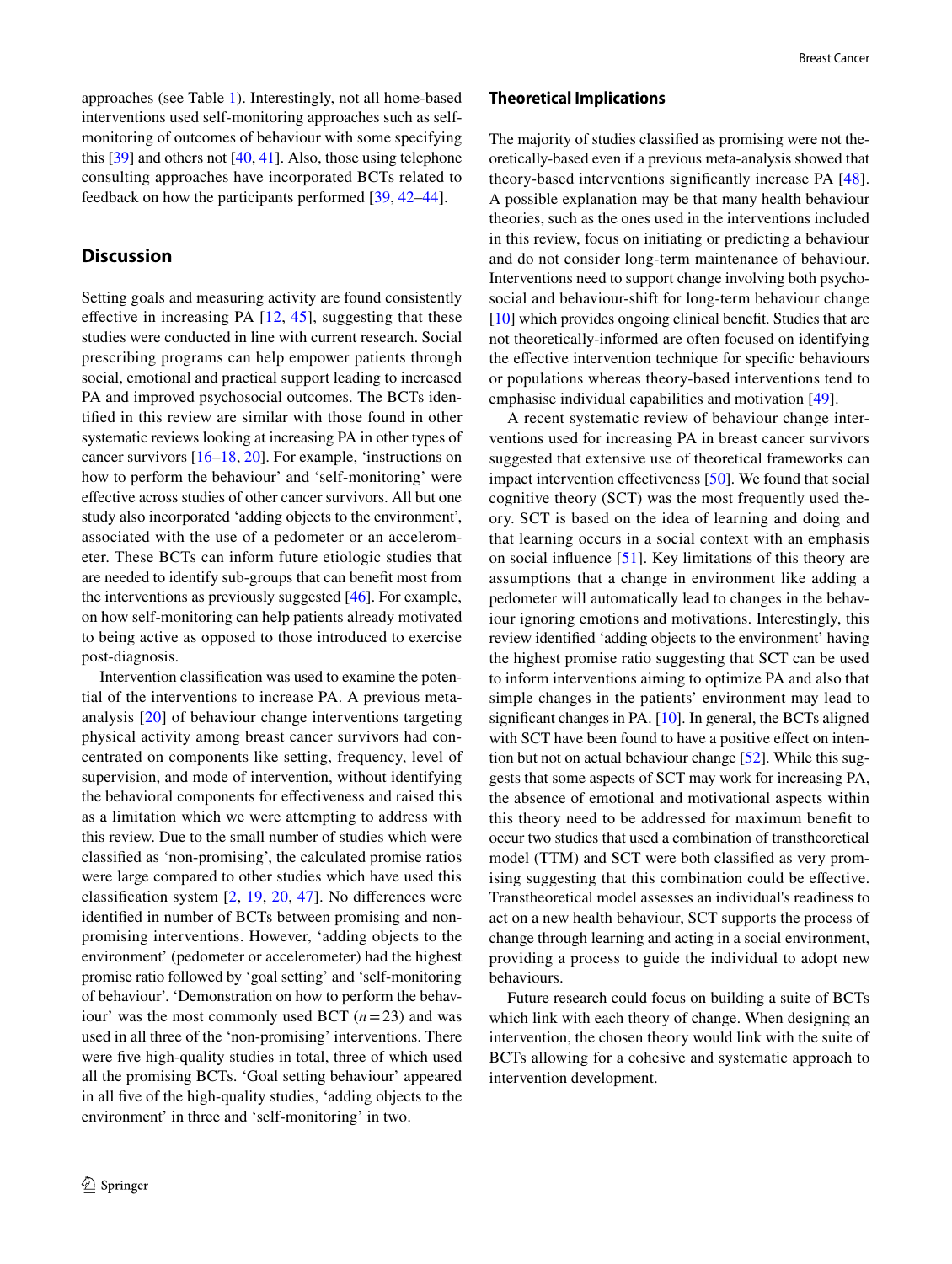#### **Methodological considerations**

The majority of the trials had an average duration of 12 weeks which is relatively short for a behaviour change to occur while other reviews have shown long-term follow up as benefcial [\[53](#page-15-6)]. Only four studies had a specifed followup period, which demonstrates a drop-in efect. Furthermore, future studies will beneft from clarifying baseline PA levels and whether patients meet recommended local PA guidelines. This will inform on the clinical relevance of any changes in PA identifed as a result of the interventions.

Across the majority of the 27 studies, high risk of bias was due to the randomisation process. As PA interventions are difficult to blind due to the nature of the intervention [\[54\]](#page-15-7), very few studies were able to keep blinding participants, study staff or assessors. In seven studies  $[27,$ [28](#page-14-16), [42](#page-14-30)[–44,](#page-14-31) [55,](#page-15-8) [56](#page-15-9)] there was either no change, or a drop-in activity in the control arm during the study period. Bau-mann et al. [[11](#page-14-0)] acknowledged the issue of contamination and conducted the trial across two separate sites, however this compromised randomisation. Waters et al. [[48](#page-15-1)] noted that improvements in PA in the control group is not uncommon, and these changes can be of similar size to improvements seen in the intervention group due to contamination. There were some variations in transparency of reporting. High attrition was also seen in a number of studies. However, information on missing data and on how these were managed was not reported in most of the studies.

# **Study limitations**

Despite a comprehensive literature search, the majority of study participants were well educated, white women in their 50 s, diagnosed at an early stage of cancer, living in North America or Europe. Findings from these studies may not be generalizable to other settings. Also, some studies used self-reported PA measures which restricts this review to the potential of reporting bias. However, the majority (82%) of the studies used more objective measurement methods such as pedometers, to validate or confrm self-reported measures. In those studies where both self-reported and more objective measurement methods were used, we haven't identifed any pattern of under- or over- reporting of PA and thus we are confdent that the BCTs' impact on PA is robust.

A limitation when evaluating behaviour change interventions is that publications often do not have sufficient information to allow coding of BCTs. For this study, only studies with clear evidence of BCTs were coded. Moreover, another limitation of this review is the moderate agreement between coders when coding the interventions' BCTs. However, the method used for identifying the BCTs was empirically developed and similar reviews found similar agreement rates of  $k = 0.68$  [\[57\]](#page-15-10).

The evidence on the efectiveness of BCTs should be considered with caution as the use of the promise ratio has limitations. Promise ratio assumes that the BCTs directly impact PA levels, however, PA may be afected by other factors as well. Also, promise rations do not account for mitigating declines as a result of the change caused by the intervention. For example, an intervention may aim to help women be active to mitigate functional decline with activity therefore resulting in a no within-group diference. Nonetheless, by systematically assessing the promise ratio of a number of BCTs, patterns of efectiveness can be particularly informative.

Finally, extracting BCTs can obscure the active contents of the interventions because they rely in general behaviour change principles rather than specifc components. However, this approach allows for the content to be summarised at a macro rather than micro level which thus allows for the core concept rather than content of the intervention to be captured. It is advisable that researchers investigating the use of BCTs with the specifc setting they incorporate and delivery methods they use for their interventions. For example, we need evidence on how best to incorporate feedback approaches when using telephone consultations during the intervention delivery, or self-monitoring approaches when delivering the interventions online and at home.

# **Conclusions**

In this review, there were a range of BCTs identifed across the included studies demonstrating that multiple techniques were used and identifed. Using self-regulation techniques in the context of health-related behaviour adherence, especially in terms of physical activity engagement, is only one aspect that is required for behaviour change such as behaviour-shift (monitored through self-regulation). However, for behaviour change to happen, motivation and opportunity to engage in behaviour are equally important and warrant consideration. In future research, authors should be encouraged to properly report intervention procedures such as dose and frequency of intervention components and how these were implemented. From this review; 'instructions on how to perform the behaviour', 'goal setting', 'self-monitoring' and adding a pedometer or accelerometer into the environment in combination appear to have a benefcial efect on PA. These BCTs encourage and support people to take responsibility for their own health which is important for any long-term condition. Incorporating these techniques in digital health interventions is also promising [\[58\]](#page-15-11).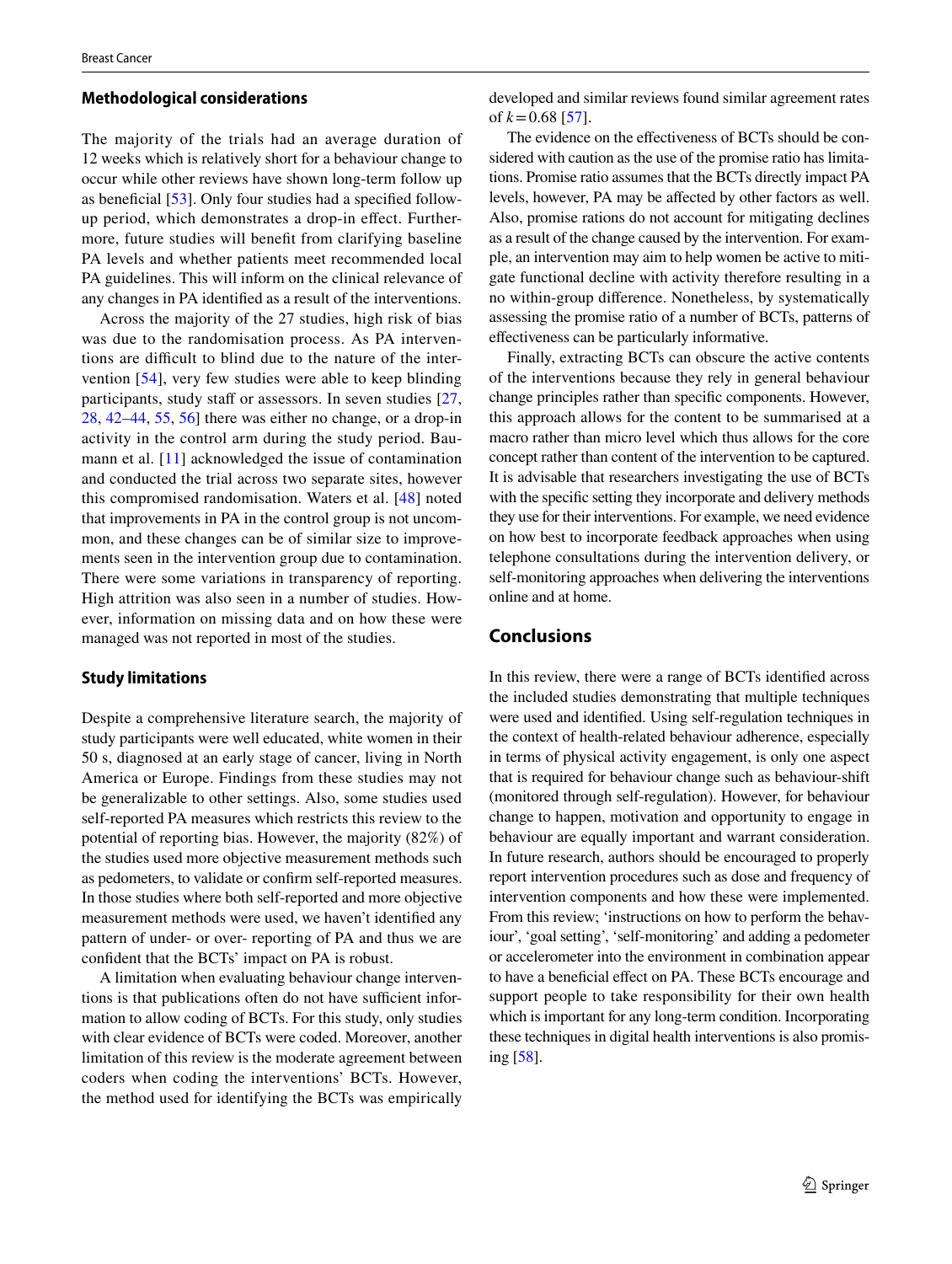# **Appendix 1**

Appendix 1: Search terms/strategy used with Medline database

| 1.             | breast neoplasm.mp. or exp breast tumor/                                                                                                                                                                                                                                                                                              |
|----------------|---------------------------------------------------------------------------------------------------------------------------------------------------------------------------------------------------------------------------------------------------------------------------------------------------------------------------------------|
| 2.             | (breast adj4 (cancer* or neoplasm*)).mp. [mp=title, abstract, original title, name of<br>substance word, subject heading word, floating sub-heading word, keyword heading<br>word, organism supplementary concept word, protocol supplementary concept word,<br>rare disease supplementary concept word, unique identifier, synonyms] |
| 3.             | 1 or $2$                                                                                                                                                                                                                                                                                                                              |
| 4.             | Cancer Survivors.mp. or exp cancer survivor/                                                                                                                                                                                                                                                                                          |
| 5.             | cancer survivor*.mp. [mp=title, abstract, original title, name of substance word, subject<br>heading word, floating sub-heading word, keyword heading word, organism<br>supplementary concept word, protocol supplementary concept word, rare disease<br>supplementary concept word, unique identifier, synonyms]                     |
| 6.             | 4 or 5                                                                                                                                                                                                                                                                                                                                |
| 7 <sub>1</sub> | motor activity.mp. or exp exercise/ [mp=title, abstract, original title, name of substance<br>word, subject heading word, floating sub-heading word, keyword heading word,<br>organism supplementary concept word, protocol supplementary concept word, rare<br>disease supplementary concept word, unique identifier, synonyms       |
| 8.             | motor activity/ or exp exercise/                                                                                                                                                                                                                                                                                                      |
| 9.             | physical activity                                                                                                                                                                                                                                                                                                                     |
|                | 10. 7 or 8                                                                                                                                                                                                                                                                                                                            |
|                | 11. 3 and 6 and 9                                                                                                                                                                                                                                                                                                                     |
|                | 12. limit 10 to (english language and randomized controlled trial and last 15 years)                                                                                                                                                                                                                                                  |

**Supplementary Information** The online version contains supplementary material available at<https://doi.org/10.1007/s12282-021-01323-z>.

**Author contribution** All authors contributed to the study conception and design. Material preparation, data extraction and analysis were performed by VH. The frst draft of the manuscript was written by VH and all authors commented on previous versions of the manuscript. All authors read and approved the fnal manuscript.

# **Declarations**

**Conflict of interest** The authors declare no confict of interest.

**Open Access** This article is licensed under a Creative Commons Attribution 4.0 International License, which permits use, sharing, adaptation, distribution and reproduction in any medium or format, as long as you give appropriate credit to the original author(s) and the source, provide a link to the Creative Commons licence, and indicate if changes were made. The images or other third party material in this article are included in the article's Creative Commons licence, unless indicated otherwise in a credit line to the material. If material is not included in the article's Creative Commons licence and your intended use is not permitted by statutory regulation or exceeds the permitted use, you will need to obtain permission directly from the copyright holder. To view a copy of this licence, visit <http://creativecommons.org/licenses/by/4.0/>.

# **References**

<span id="page-13-0"></span>1. Cancer survival in England: national estimates for patients followed up to 2017—office for National Statistics [Internet]. 2020. [https://www.ons.gov.uk/releases/cancersurvivalinenglandadultst](https://www.ons.gov.uk/releases/cancersurvivalinenglandadultstageatdiagnosisandchildhoodpatientsfollowedupto2017) [ageatdiagnosisandchildhoodpatientsfollowedupto2017](https://www.ons.gov.uk/releases/cancersurvivalinenglandadultstageatdiagnosisandchildhoodpatientsfollowedupto2017). Accessed 28 Oct 2020.

- <span id="page-13-1"></span>2. Grimmett C, Corbett T, Brunet J, Shepherd J, Pinto BM, May CR, et al. Systematic review and meta-analysis of maintenance of physical activity behaviour change in cancer survivors. Int J Behav Nutr Phys Activity. 2019;16:37.
- <span id="page-13-2"></span>3. Rock CL, Doyle C, Demark-Wahnefried W, Meyerhardt J, Courneya KS, Schwartz AL, et al. Nutrition and physical activity guidelines for cancer survivors. CS A Cancer J Clin. 2012;62:242–74.
- <span id="page-13-3"></span>4. Kushi LH, Byers T, Doyle C, Bandera EV, McCullough M, Gansler T, et al. American Cancer Society guidelines on nutrition and physical activity for cancer prevention: reducing the risk of cancer with healthy food choices and physical activity. CA A Cancer J Clin. 2006;56:254–81.
- <span id="page-13-4"></span>5. Lahart IM, Metsios GS, Nevill AM, Carmichael AR. Physical activity, risk of death and recurrence in breast cancer survivors: a systematic review and meta-analysis of epidemiological studies. Acta Oncol. 2015;54:635–54.
- <span id="page-13-5"></span>6. Loprinzi PD, Cardinal BJ. Efects of physical activity on common side efects of breast cancer treatment. Breast Cancer. 2012;19:4–10.
- <span id="page-13-6"></span>7. Ibrahim EM, Al-Homaidh A. Physical activity and survival after breast cancer diagnosis: meta-analysis of published studies. Med Oncol. 2011;28:753–65.
- <span id="page-13-7"></span>8. Bull FC, Biddle S, Buchner D, Ferguson R, Foster C, Fox K. Physical activity guidelines in the UK: review and recommendations. In: School of Sport, Exercise and Health Sciences, Loughborough University. 2010.
- <span id="page-13-8"></span>9. Pinto BM, Dunsiger S, Waldemore M. Physical activity and psychosocial benefts among breast cancer patients. Psycho-Oncol. 2013;22:2193–9.
- <span id="page-13-9"></span>10. Rabin CS, Pinto BM, Trunzo JJ, Frierson GM, Bucknam LM. Physical activity among breast cancer survivors: regular exercisers vs participants in a physical activity intervention. Psycho-Oncol J Psychol Soc Behav Dimens Cancer. 2006;15:344–54.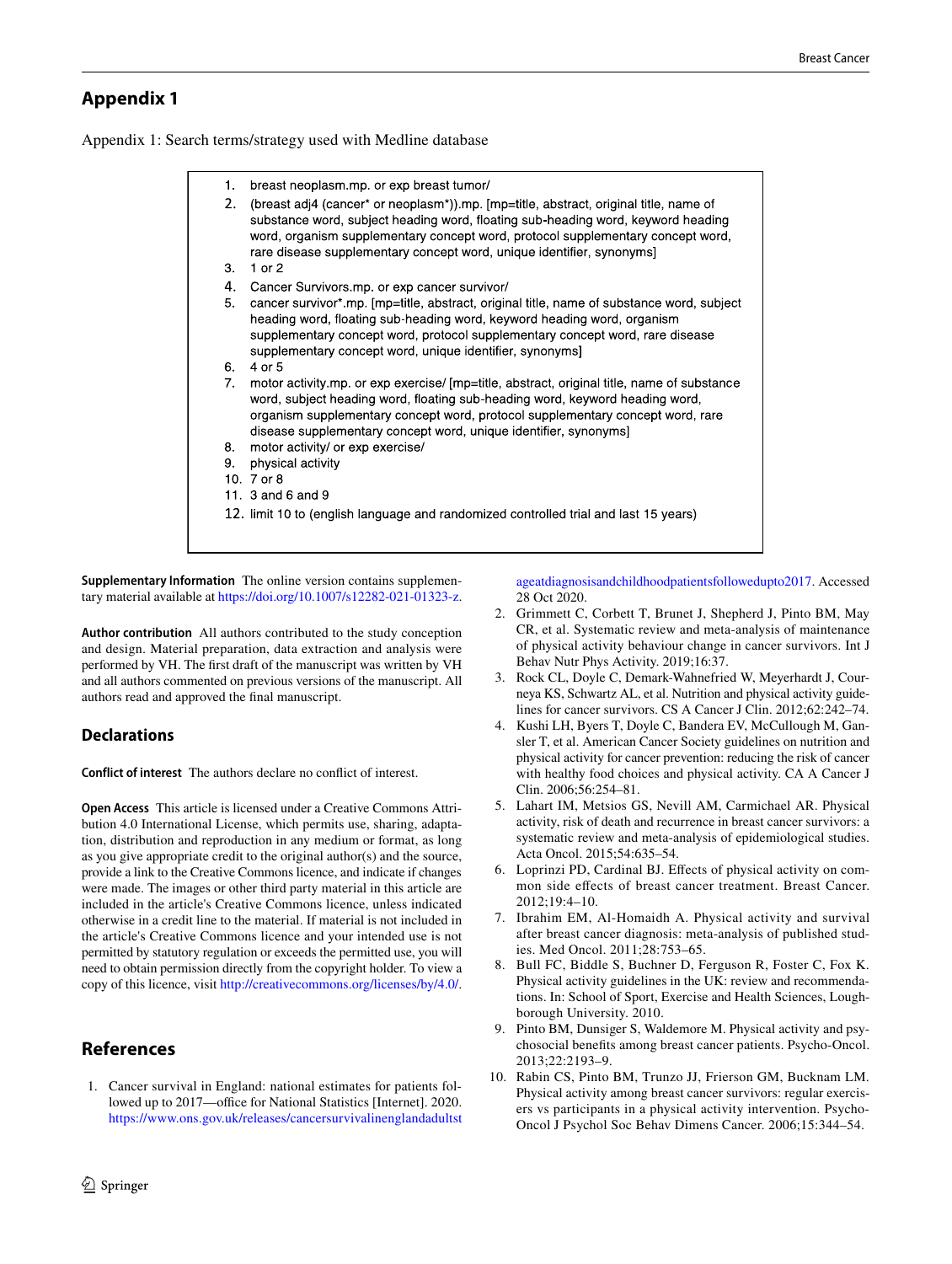- <span id="page-14-15"></span>27. Leclerc A-F, Slomian J, Jerusalem G, Coucke P, Bury T, Defandre D, et al. Exercise and education program after breast cancer: benefts on quality of life and symptoms at 3, 6, 12, and 24 months' followup. Clin Breast Cancer. 2018;18:e1189–204.
- <span id="page-14-16"></span>28. Sheppard VB, Hicks J, Makambi K, Hurtado-de-Mendoza A, Demark-Wahnefried W, Adams-Campbell L. The feasibility and acceptability of a diet and exercise trial in overweight and obese black breast cancer survivors: the Stepping STONE study. Contemporary Clin Trials. 2016;46:106–13.
- <span id="page-14-17"></span>29. Stolley M, Sheean P, Gerber B, Arroyo C, Schifer L, Banerjee A, et al. Efficacy of a weight loss intervention for African American breast cancer survivors. J Clin Oncol. 2017;35:2820.
- <span id="page-14-18"></span>30. Greenlee HA, Crew KD, Mata JM, McKinley PS, Rundle AG, Zhang W, et al. A pilot randomized controlled trial of a commercial diet and exercise weight loss program in minority breast cancer survivors. Obesity. 2013;21:65–76.
- <span id="page-14-19"></span>31. Prince SA, Adamo KB, Hamel ME, Hardt J, Gorber SC, Tremblay M. A comparison of direct versus self-report measures for assessing physical activity in adults: a systematic review. Int J Behav Nutr Phys Activity. 2008;5:56.
- <span id="page-14-20"></span>32. Bandura A. Self-efficacy: toward a unifying theory of behavioral change. Psychol Rev. 1977;84:191–215.
- <span id="page-14-21"></span>33. Bandura A. Social cognitive theory: an agentic perspective. Annu Rev Psychol. 2001;52:1–26.
- <span id="page-14-22"></span>34. Prochaska JO, DiClemente CC. Stages and processes of self-change of smoking: toward an integrative model of change. J Consult Clin Psychol. 1983;51:390–5.
- <span id="page-14-23"></span>35. Prochaska JO, Velicer WF. The transtheoretical model of health behavior change. Am J Health Promot. 1997;12:38–48.
- <span id="page-14-24"></span>36. Ajzen I. The theory of planned behavior. Organ Behav Hum Decis Process. 1991;50:179–211.
- <span id="page-14-25"></span>37. Al-Majid S, Gray DP. A biobehavioral model for the study of exercise interventions in cancer-related fatigue. Biol Res Nurs. 2009;10:381–91.
- <span id="page-14-26"></span>38. Bronfenbrenner U. The ecology of human development. Cambridge: Harvard University Press; 1979.
- <span id="page-14-27"></span>39. Matthews CE, Wilcox S, Hanby CL, Der Ananian C, Heiney SP, Gebretsadik T, et al. Evaluation of a 12-week home-based walking intervention for breast cancer survivors. Support Care Cancer. 2007;15:203–11.
- <span id="page-14-28"></span>40. Pinto BM, Frierson GM, Rabin C, Trunzo JJ, Marcus BH. Homebased physical activity intervention for breast cancer patients. J Clin Oncol. 2005;23:3577–87.
- <span id="page-14-29"></span>41. McNeil J, Brenner DR, Stone CR, O'Reilly R, Ruan Y, Vallance JK, et al. Activity tracker to prescribe various exercise intensities in breast cancer survivors. Med Sci Sports Exerc. 2019;51:930–40.
- <span id="page-14-30"></span>42. Harrigan M, Cartmel B, Loftfeld E, Sanft T, Chagpar AB, Zhou Y, et al. Randomized trial comparing telephone versus in-person weight loss counseling on body composition and circulating biomarkers in women treated for breast cancer: the lifestyle, exercise, and nutrition (LEAN) study. J Clin Oncol. 2016;34:669–76.
- 43. Kim SH, Shin MS, Lee HS, Lee ES, Ro JS, Kang HS, et al. Randomized pilot test of a simultaneous stage-matched exercise and diet intervention for breast cancer survivors. Oncol Nurs Forum. 2011;38:E97-106.
- <span id="page-14-31"></span>44. Lynch BM, Nguyen NH, Moore MM, Reeves MM, Rosenberg DE, Boyle T, et al. A randomized controlled trial of a wearable technology-based intervention for increasing moderate to vigorous physical activity and reducing sedentary behavior in breast cancer survivors: the ACTIVATE Trial. Cancer. 2019;125:2846–55.
- <span id="page-14-32"></span>45. Abdin S, Lavallée JF, Faulkner J, Husted M. A systematic review of the efectiveness of physical activity interventions in adults with breast cancer by physical activity type and mode of participation. Psychooncology. 2019;28:1381–93.
- <span id="page-14-33"></span>46. Courneya KS, Friedenreich CM. Physical Activity And Cancer: An Introduction. In: Courneya KS, Friedenreich CM, editors. Physical
- <span id="page-14-0"></span>11. Baumann FT, Bieck O, Oberste M, Kuhn R, Schmitt J, Wentrock S, et al. Sustainable impact of an individualized exercise program on physical activity level and fatigue syndrome on breast cancer patients in two German rehabilitation centers. Support Care Cancer. 2017;25:1047–54.
- <span id="page-14-1"></span>12. Emery CF, Yang H-C, Frierson GM, Peterson LJ, Suh S. Determinants of physical activity among women treated for breast cancer in a 5-year longitudinal follow-up investigation. Psycho-Oncol J Psychol Soc Behav Dimens Cancer. 2009;18:377–86.
- <span id="page-14-2"></span>13. Michie S, Richardson M, Johnston M, Abraham C, Francis J, Hardeman W, et al. The behavior change technique taxonomy (v1) of 93 hierarchically clustered techniques: building an international consensus for the reporting of behavior change interventions. Ann Behav Med. 2013;46:81–95.
- <span id="page-14-3"></span>14. Michie, Wood CE, Johnston M, Abraham C, Francis J, Hardeman W. Behaviour change techniques: the development and evaluation of a taxonomic method for reporting and describing behaviour change interventions (a suite of fve studies involving consensus methods, randomised controlled trials and analysis of qualitative data). Health Technology Assessment [Internet]. 2015. <http://openaccess.city.ac.uk/13435/>. Accessed 6 Mar 2018.
- <span id="page-14-4"></span>15. Michie S, Ashford S, Sniehotta FF, Dombrowski SU, Bishop A, French DP. A refned taxonomy of behaviour change techniques to help people change their physical activity and healthy eating behaviours: the CALO-RE taxonomy. Psychol Health. 2011;26:1479–98.
- <span id="page-14-5"></span>16. Finne E, Glausch M, Exner A-K, Sauzet O, Stoelzel F, Seidel N. Behavior change techniques for increasing physical activity in cancer survivors: a systematic review and meta-analysis of randomized controlled trials. Cancer Manag Res. 2018;10:5125.
- 17. Sheeran P, Abraham C, Jones K, Villegas ME, Avishai A, Symes YR, et al. Promoting physical activity among cancer survivors: Meta-analysis and meta-CART analysis of randomized controlled trials. Health Psychol. 2019;38:467.
- <span id="page-14-6"></span>18. Turner RR, Steed L, Quirk H, Greasley RU, Saxton JM, Taylor SJ, et al. Interventions for promoting habitual exercise in people living with and beyond cancer. Cochrane Database Syst Rev. 2018;2018:9.
- <span id="page-14-7"></span>19. Hallward L, Patel N, Duncan LR. Behaviour change techniques in physical activity interventions for men with prostate cancer: a systematic review. J Health Psychol. 2020;25:105–22.
- <span id="page-14-8"></span>20. Gardner B, Smith L, Lorencatto F, Hamer M, Biddle SJ. How to reduce sitting time? A review of behaviour change strategies used in sedentary behaviour reduction interventions among adults. Health Psychol Rev. 2016;10:89–112.
- <span id="page-14-9"></span>21. Vallance J, Spark L, Eakin E. Exercise behavior, motivation, and maintenance among cancer survivors. In: Ulrich CM, Steindorf K, Berger NA, editors. Exercise, energy balance, and cancer [Internet]. New York: Springer; 2013. p. 215–31. [https://doi.org/10.1007/978-](https://doi.org/10.1007/978-1-4614-4493-0_13) [1-4614-4493-0\\_13.](https://doi.org/10.1007/978-1-4614-4493-0_13) Accessed 28 Oct 2020.
- <span id="page-14-10"></span>22. Moher D, Liberati A, Tetzlaff J, Altman DG. Preferred reporting items for systematic reviews and meta-analyses: the PRISMA statement. Ann Intern Med. 2009;151:264–9.
- <span id="page-14-11"></span>23. Abraham C, Michie S. A taxonomy of behavior change techniques used in interventions. Health Psychol. 2008;27:379.
- <span id="page-14-12"></span>24. McHugh ML. Interrater reliability: the kappa statistic. Biochem Med. 2012;22:276–82.
- <span id="page-14-13"></span>25. Belur J, Tompson L, Thornton A, Simon M. Interrater reliability in systematic review methodology: exploring variation in coder decision-making. Sociol Methods Res. 2018;2018:0049124118799372.
- <span id="page-14-14"></span>26. Higgins JPT, Altman DG, Gøtzsche PC, Jüni P, Moher D, Oxman AD, et al. The Cochrane Collaboration's tool for assessing risk of bias in randomised trials. BMJ. 2011;343:d5928.